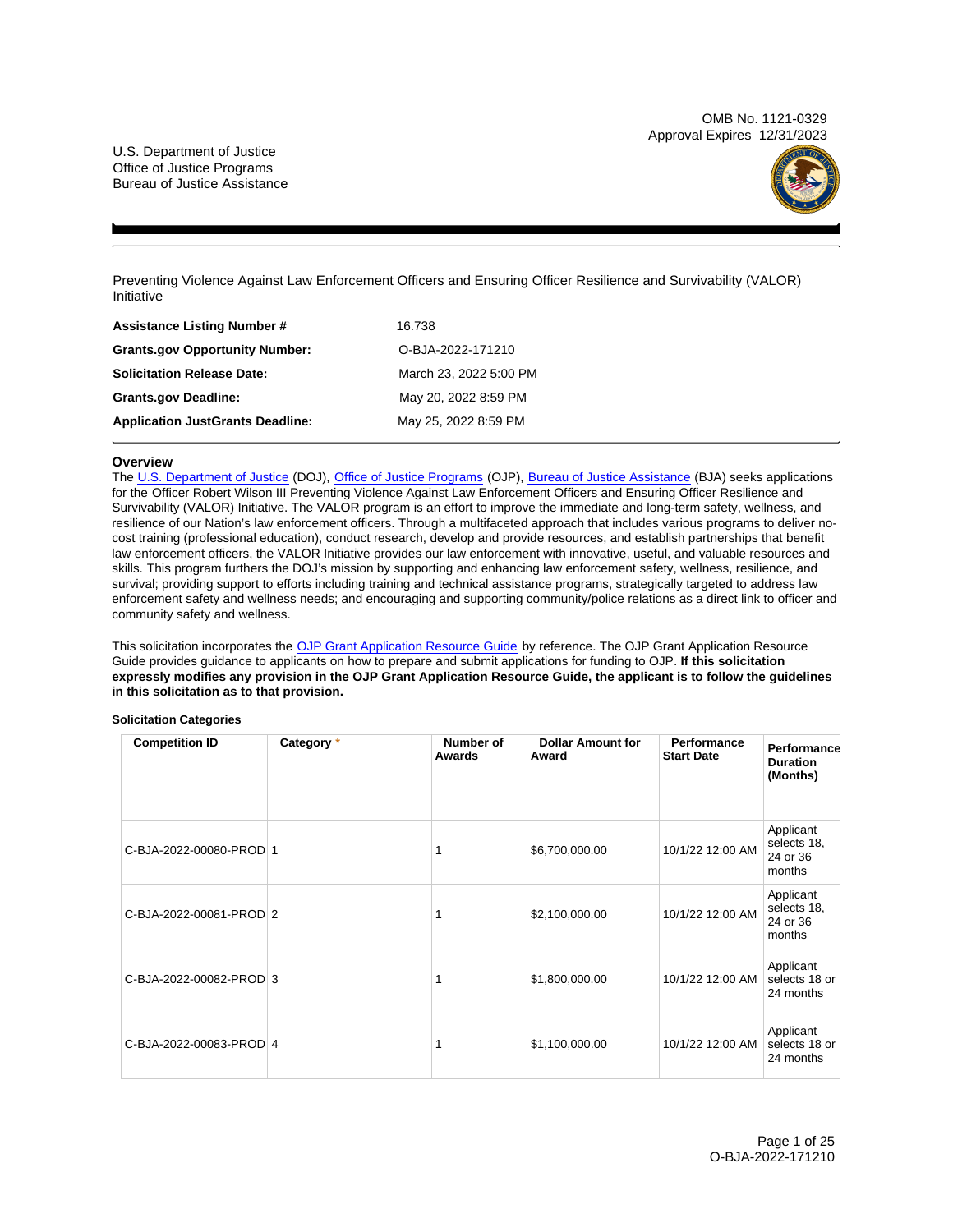# <span id="page-1-0"></span>**Eligible Applicants:**

City or township governments, County governments, For profit organizations other than small businesses, Native American tribal governments (Federally recognized), Nonprofits having a 501(c)(3) status with the IRS, other than institutions of higher education, Private institutions of higher education, Public and State controlled institutions of higher education, Special district governments, State governments, Other

## **Other**

For purposes of this solicitation, "state" means any state of the United States, the District of Columbia, the Commonwealth of Puerto Rico, the Virgin Islands, Guam, American Samoa, and the Commonwealth of the Northern Mariana Islands.

To advance Executive Order 13929 Safe Policing for Safe Communities, the Attorney General determined that all state, local, and university or college law enforcement agencies must be certified by an approved independent credentialing body or have started the certification process, to be eligible for FY 2022 DOJ discretionary grant funding. To become certified, the law enforcement agency must meet two mandatory conditions: (1) the agency's use-of-force policies adhere to all applicable federal, state, and local laws and (2) the agency's use-of-force policies prohibit chokeholds except in situations where use of deadly force is allowed by law. The certification requirement also applies to law enforcement agencies receiving DOJ discretionary grant funding through a subaward. For detailed information on this certification requirement, please visit [https://cops.usdoj.gov/SafePolicingEO](https://cops.usdoj.gov/SafePolicingEO%20) to access the Standards for Certification on Safe Policing for Safe Communities, the Implementation Fact Sheet, and the List of Designated Independent Credentialing Bodies.

All recipients and subrecipients (including any for-profit organization) must forgo any profit or management fee.

BJA will consider applications under which two or more entities would carry out the federal award; however, only one entity may be the applicant. Any others must be proposed as subrecipients (subgrantees). For additional information on subawards, see the [OJP Grant Application Resource Guide.](https://www.ojp.gov/funding/Apply/Resources/Grant-App-Resource-Guide.htm)

BJA may elect to fund applications submitted under this FY 2022 solicitation in future fiscal years, dependent on, among other considerations, the merit of the applications and on the availability of appropriations.

## **Contact Information**

For technical assistance with submitting the Application for Federal Assistance standard form (SF)-424 and a Disclosure of Lobbying Activities form (SF-LLL) in [Grants.gov,](https://Grants.gov) contact the [Grants.gov](https://Grants.gov) Customer Support Hotline at 800-518-4726, 606-545-5035, [Grants.gov customer support,](https://www.grants.gov/web/grants/support.html) or at [support@grants.gov.](mailto:support@grants.gov) The [Grants.gov](https://Grants.gov) Support Hotline operates 24 hours a day, 7 days a week, except on federal holidays.

For technical assistance with submitting the **full application** in DOJ's Justice Grants System (JustGrants), contact the JustGrants<br>Service Desk at [JustGrants.Support@usdoj.gov](mailto:JustGrants.Support@usdoj.gov) or 833-872-5175. The JustGrants Service Desk

For assistance with any other requirements of this solicitation, contact the OJP Response Center by telephone at 800–851–3420<br>or TTY: 301–240–6310 (hearing impaired only) or by email at [grants@ncjrs.gov. T](mailto:grants@ncjrs.gov)he OJP Response C

## **Submission Information**

Applications will be submitted to DOJ in two steps:

**Step 1:** Applicants must submit by the [Grants.gov](https://Grants.gov) deadline the required Application for Federal Assistance standard form (SF)-424 and a Disclosure of Lobbying Activities (SF-LLL) form when they register in [Grants.gov](https://Grants.gov) at [https://www.grants.gov/web/grants/register.html.](https://www.grants.gov/web/grants/register.html)

Beginning April 4, 2022, the Federal government will cease using the Data Universal Numbering System (DUNS) number to uniquely identify entities. At that point, entities doing business with the Federal government will use a Unique Entity Identifier (UEI) created in SAM.gov. If your entity is currently registered in SAM.gov, your UEI has already been assigned and is viewable in SAM.gov. This includes inactive registrations. If you are a new entity registering in SAM.gov, you will continue to register in SAM.gov using the DUNS number assigned by Dun and Bradstreet (D&B) until April 4, 2022. Upon completing your registration in SAM.gov, you will be assigned a UEI. For additional information, see the [Unique Entity Identifier Update](https://www.gsa.gov/about-us/organization/federal-acquisition-service/office-of-systems-management/integrated-award-environment-iae/iae-systems-information-kit/unique-entity-identifier-update) and the [OJP Grant Application Resource Guide.](https://www.ojp.gov/funding/apply/ojp-grant-application-resource-guide#unique-entity)

> Page 2 of 25 O-BJA-2022-171210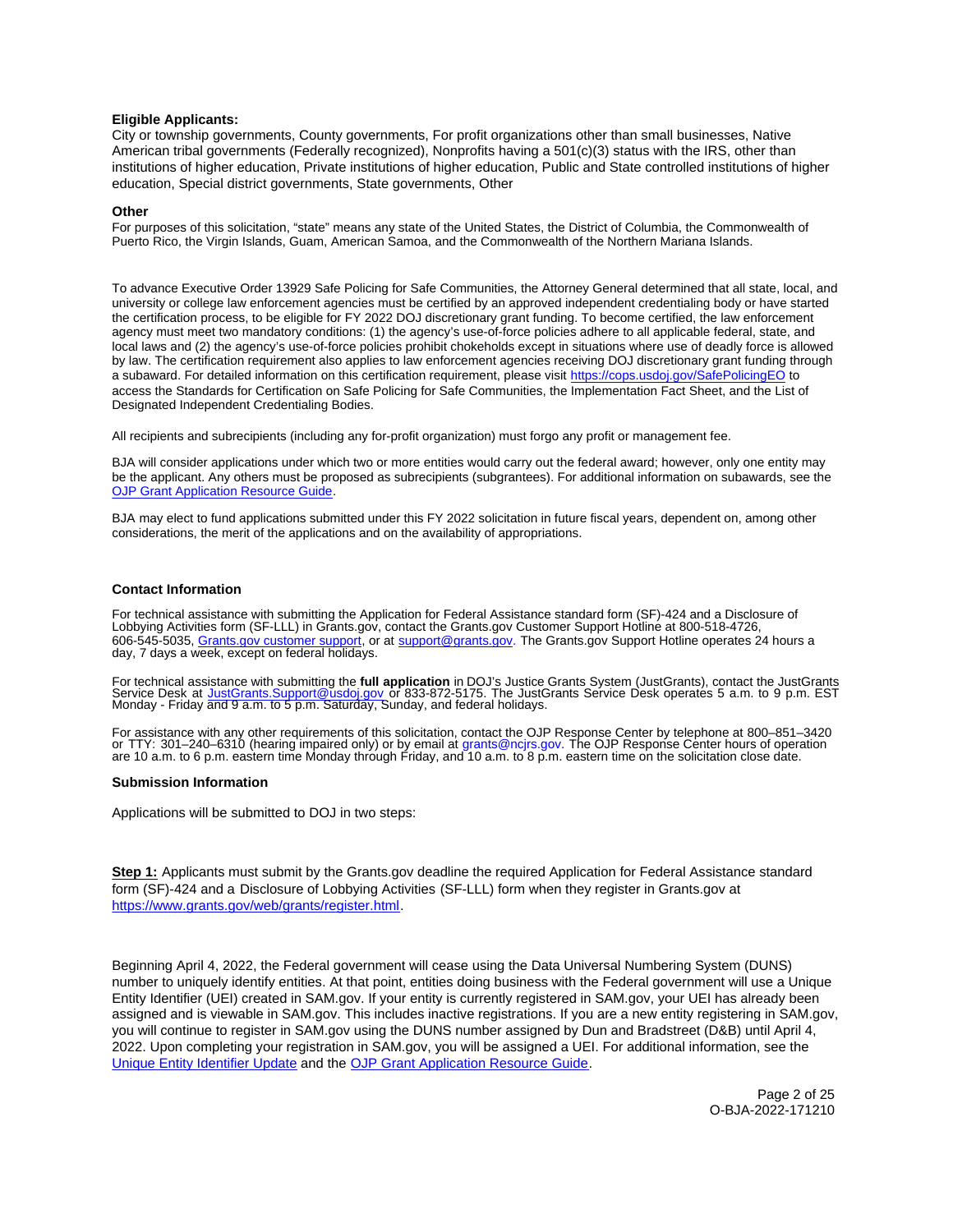**IMPORTANT:** [Grants.gov](https://Grants.gov) will transition to UEI at 11:59 p.m. eastern time (ET) on March 31, 2022.

To support this transition, DOJ will update all posted [Grants.gov](https://Grants.gov) funding opportunity packages to reflect the use of UEI.

All entities applying for DOJ funding opportunities that have a [Grants.gov](https://Grants.gov) close date after March 31, 2022, must take one of the following actions:

1) Complete and submit the SF-424 and SF-LLL **no later than March 30, 2022, at 8:00 p.m. ET**.

• If the SF-424 is not completed and submitted by this time, any information contained in the SF-424 will be lost during the transition.

• If this occurs, applicants will need to re-enter their data in the new SF-424 form upon returning to [Grants.gov](https://Grants.gov) on April 1, 2022.

2) Wait until April 1, 2022, to begin and submit the [Grants.gov](https://Grants.gov) application.

**Step 2:** Applicants must then submit the **full application,** including attachments, in JustGrants at [JustGrants.usdoj.gov.](https://justicegrants.usdoj.gov/) To be considered timely, the full application must be submitted in JustGrants by the JustGrants application deadline. OJP encourages applicants to review the "How to Apply" section in the [OJP Grant Application Resource Guide](https://www.ojp.gov/funding/apply/ojp-grant-application-resource-guide#apply) and the [JustGrants website](https://justicegrants.usdoj.gov/news) for more information, resources, and training.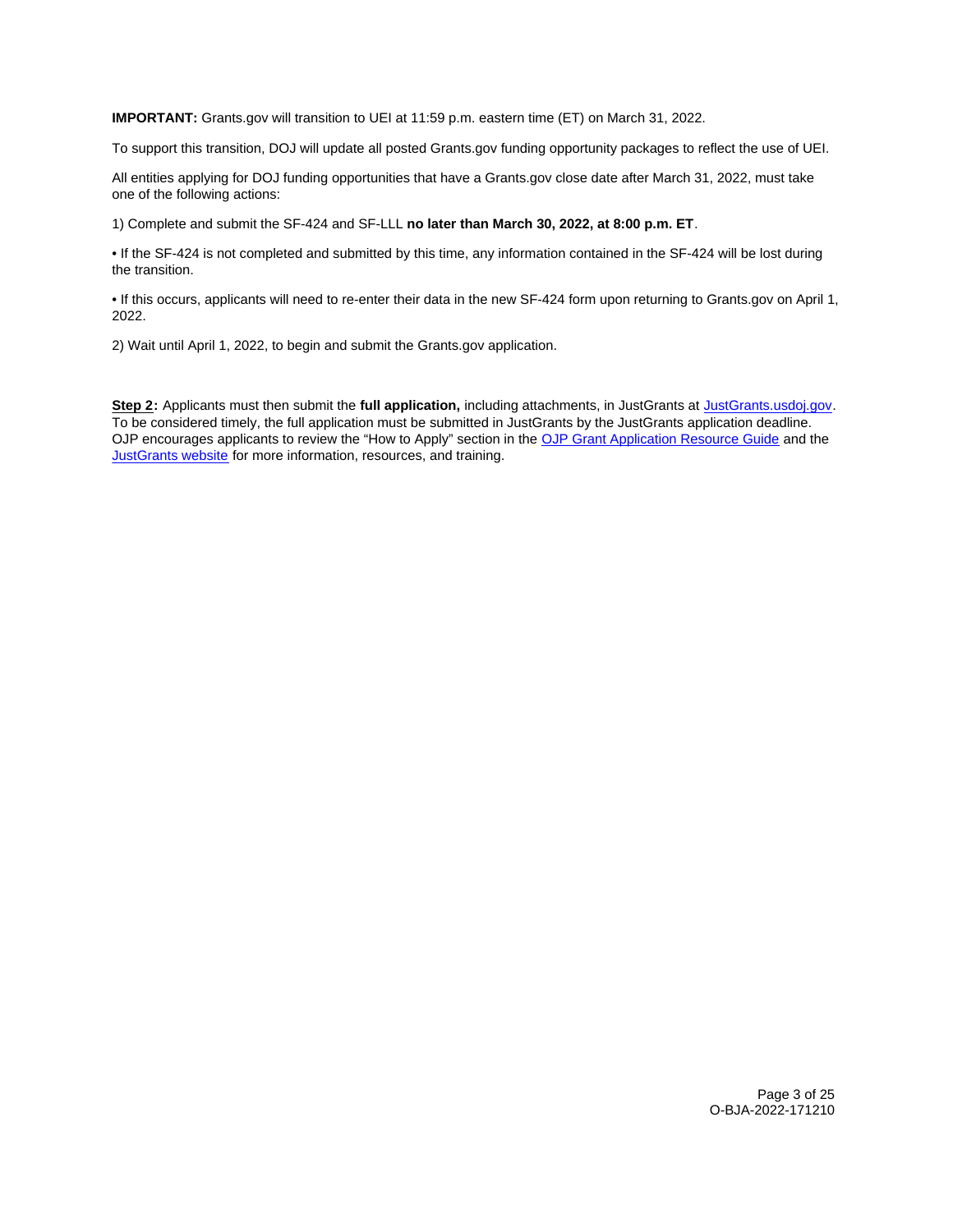# **Contents**

| Contact Information                                                                     | $\overline{c}$ |
|-----------------------------------------------------------------------------------------|----------------|
| <b>Program Description</b>                                                              | 6              |
| Overview                                                                                | 6              |
| <b>Statutory Authority</b>                                                              | 6              |
| Specific Information                                                                    | 6              |
| Goals, Objectives, Deliverables, and Timeline                                           | $\overline{7}$ |
| Evidence-Based Programs or Practices                                                    | 14             |
| Information Regarding Potential Evaluation of Programs and Activities                   | 14             |
| <b>OJP Priority Areas</b>                                                               | 14             |
| <b>Federal Award Information</b>                                                        | 15             |
| Awards, Amounts and Durations                                                           | 15             |
| <b>Continuation Funding Intent</b>                                                      | 15             |
| Availability of Funds                                                                   | 16             |
| <b>Types of Awards</b>                                                                  | 16             |
| Financial Management and System of Internal Controls                                    | 16             |
| <b>Budget Information</b>                                                               | 16             |
| Cost Sharing or Matching Requirement                                                    | 16             |
| Pre-agreement Costs (also known as Pre-award Costs)                                     | 16             |
| Limitation on Use of Award Funds for Employee Compensation: Waiver                      | 16             |
| Prior Approval, Planning, and Reporting of Conference/Meeting/Training Costs            | 16             |
| Costs Associated with Language Assistance (if applicable)                               | 16             |
| <b>Eligibility Information</b>                                                          | 16             |
| Application and Submission Information                                                  | 16             |
| Information to Complete the Application for Federal Assistance (SF-424)                 | 17             |
| Standard Applicant Information (JustGrants 424 and General Agency Information)          | 17             |
| Proposal Abstract                                                                       | 17             |
| <b>Proposal Narrative</b>                                                               | 17             |
| Goals, Objectives, Deliverables, and Timeline                                           | 18             |
| <b>Budget and Associated Documentation</b>                                              | 19             |
| Budget Worksheet and Budget Narrative (Web-based Form)                                  | 19             |
| Indirect Cost Rate Agreement (if applicable)                                            | 19             |
| Financial Management Questionnaire (including applicant disclosure of high-risk status) | 19             |
| Disclosure of Process Related to Executive Compensation                                 | 19             |
| <b>Additional Application Components</b>                                                | 19             |
| <b>Curriculum Vitae or Resumes</b>                                                      | 19             |
| <b>Tribal Authorizing Resolution</b>                                                    | 19             |
| <b>Timeline Form</b>                                                                    | 20             |
| Research and Evaluation Independence and Integrity Statement                            | 20             |
| Disclosures and Assurances                                                              | 20             |
| Disclosure of Lobbying Activities                                                       | 20             |
| <b>DOJ Certified Standard Assurances</b>                                                | 20             |
| Applicant Disclosure of Duplication in Cost Items                                       | 20             |
| DOJ Certifications Regarding Lobbying; Debarment, Suspension and Other Responsibility   |                |
| Matters; and Drug-Free Workplace Requirements                                           | 20             |
| Applicant Disclosure and Justification - DOJ High Risk Grantees (if applicable)         | 20             |
| How to Apply                                                                            | 20             |
| Submission Dates and Time                                                               | 20             |
| Application Review Information                                                          | 21             |
| <b>Review Criteria</b>                                                                  | 21             |
| <b>Review Process</b>                                                                   | 22             |

Page 4 of 25 O-BJA-2022-171210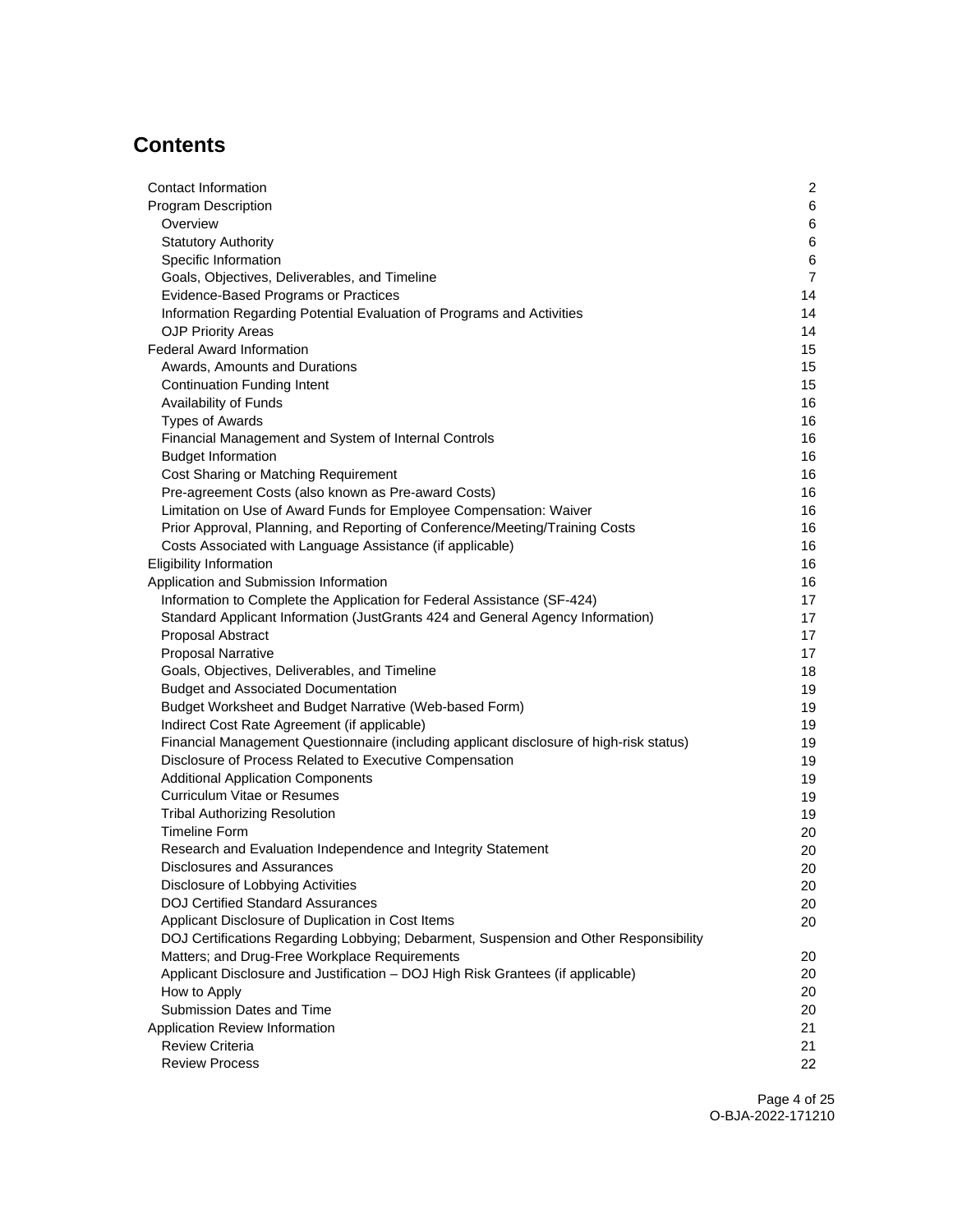| <b>Federal Award Administration Information</b>                         | 22 |
|-------------------------------------------------------------------------|----|
| <b>Federal Award Notices</b>                                            | 22 |
| Administrative, National Policy, and Other Legal Requirements           | 22 |
| Information Technology (IT) Security Clauses                            | 22 |
| General Information about Post-Federal Award Reporting Requirements     | 22 |
| Federal Awarding Agency Contact(s)                                      | 22 |
| Other Information                                                       | 23 |
| Freedom of Information and Privacy Act (5 U.S.C. 552 and 5 U.S.C. 552a) | 23 |
| Provide Feedback to OJP                                                 | 23 |
| Performance Measures                                                    | 23 |
| <b>Application Checklist</b>                                            | 23 |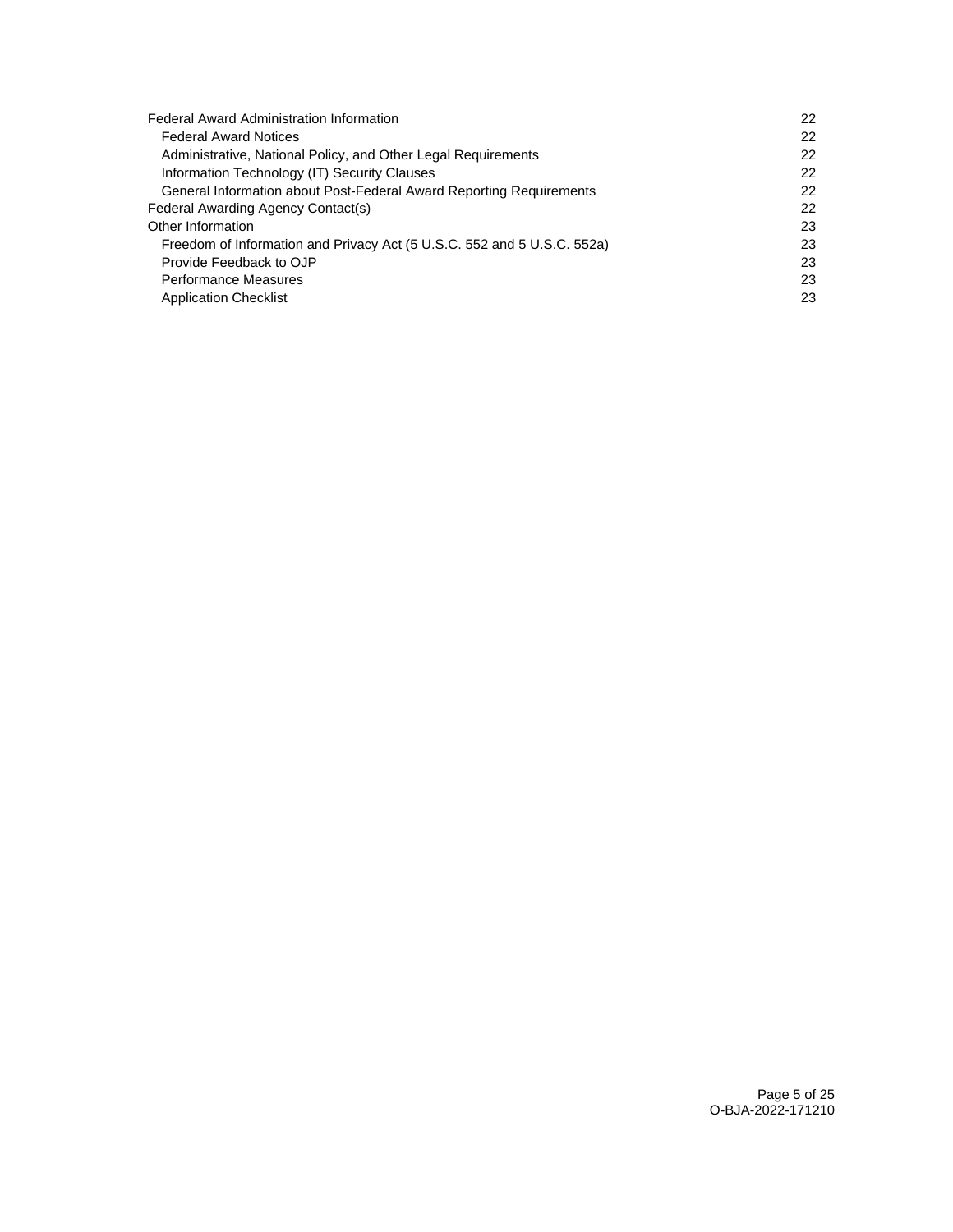## <span id="page-5-0"></span>**Program Description**

#### **Overview**

OJP is committed to advancing work that promotes civil rights and racial equity, increases access to justice, supports crime victims and individuals impacted by the justice system, strengthens community safety and protects the public from crime and evolving threats, and builds trust between law enforcement and the community.

For the FY 2022 VALOR Initiative, BJA intends to award one national program provider under **each** of the following four categories:

- 1. VALOR Officer Safety and Wellness Training and Technical Assistance Program (VALOR Program): BJA seeks a national officer safety and wellness training and technical assistance (TTA) provider to continue and further enhance BJA's cornerstone officer safety and wellness suite of training, resources, and technical assistance.
- 2. National Suicide Awareness for Law Enforcement Officers Program (SAFLEO Program): BJA seeks a national TTA provider to continue and further enhance BJA's law enforcement suicide prevention, education, and awareness work.
- 3. Law Enforcement Agency and Officer Resilience Training Program (Resilience Program): BJA seeks a national TTA provider to continue and further enhance BJA's law enforcement resilience skills-building TTA program.
- 4. National Law Enforcement Roadway Safety Program (NLERS Program): BJA seeks a national TTA provider to continue and further enhance BJA's law enforcement roadway safety training and resource program.

## **Statutory Authority**

Any awards under this solicitation would be made under statutory authority provided by the Consolidated Appropriations Act, 2021, Pub. L. No. 116-260, 134 Stat. 1182, 1260.

## **Specific Information**

BJA's VALOR Initiative is comprised of distinct program areas that address a variety of topics related to officer safety, wellness, resilience, and survival. Through multifaceted training, technical assistance, and specialized program offerings to state, local, tribal, and territorial law enforcement, the VALOR Initiative is the premier provider of innovative, research/ evidence-based, and current officer safety and wellness TTA. The Initiative has provided critical education and resources to tens of thousands of officers and their agencies, directly impacting their safety.

Our Nation's law enforcement professionals are facing unprecedented challenges, threats, and stressors as they continue to serve and protect our communities during a global pandemic and with rising pressures related to changing national expectations concerning the nature and role of law enforcement in the broader context of public safety.

BJA recognizes the importance of effective Constitutional policing where the sanctity of life is paramount above all else, and where the civil rights and dignity of all persons must be protected and honored. The important work done by our Nation's law enforcement officers every day requires a level of constant awareness of the possible risks of (as well as exposure to) volatile, physically dangerous, and sometimes tragic and emotional situations. This environment can take a toll on these professionals, and, if left unaddressed, can lead to emotional trauma, behavioral concerns, familial disruptions, and possibly suicide by these officers. Prioritizing and addressing officer wellness and resilience is just as important as tactical and physical safety for law enforcement.

The National Law Enforcement Officers Memorial Fund (NLEOMF), in its 2021 End-Of-Year Preliminary Law Enforcement Officers Fatalities Report, noted that line-of-duty deaths (including COVID-related deaths) rose approximately 55 percent in 2021 with 458 law enforcement fatalities compared to 295 in 2020. ([NLEOMF.org,](https://NLEOMF.org) 2021 End-of-Year Preliminary Law Enforcement Officers Fatalities Report, [https://nleomf.org/wp-content/uploads/2022/01/2021-EOY-Fatality-Report-Final-web.pdf,](https://nleomf.org/wp-content/uploads/2022/01/2021-EOY-Fatality-Report-Final-web.pdf) accessed January 15, 2022).

Most officers spend a great deal of time driving from one call to another, investigating motor vehicle collisions, assisting disabled motorists, or initiating traffic stops. They work in all types of weather—rain, snow, fog, and sleet—and in all types of lighting and visibility conditions. NLEOMF's 2021 end-of-year preliminary fatalities report also found that law enforcement traffic-related fatalities rose by 38 percent in 2021 with 58 officer deaths due to roadway incidents compared to 42 deaths in 2020. ([NLEOMF.org,](https://NLEOMF.org) 2021 End-of-Year Preliminary Law Enforcement Officers Fatalities Report, [https://nleomf.org/wp](https://nleomf.org/wp-content/uploads/2022/01/2021-EOY-Fatality-Report-Final-web.pdf)[content/uploads/2022/01/2021-EOY-Fatality-Report-Final-web.pdf,](https://nleomf.org/wp-content/uploads/2022/01/2021-EOY-Fatality-Report-Final-web.pdf) accessed January 15, 2022).

These statistics are more than just numbers, they represent individuals who dedicate their professional lives to selflessly protecting our communities from harm even if that means making the ultimate sacrifice of giving their lives in the performance of those duties.

According to Blue H.E.L.P., an organization that tracks officer suicide information, in 2021, it estimated that 169 law enforcement officers died by suicide. These incidents are preventable. One officer suicide is one too many. Law enforcement officers need to be as prepared as possible with the skills, knowledge, and tools that will help them not only better address the emotional and mental aspects of police work, but also the physical and tactical aspects of the profession in order to be safer, healthier and serve their communities and agencies to the best of their abilities.

BJA is committed to supporting our Nation's law enforcement by providing robust TTA and resources with the goal of keeping officers safe, well, and resilient. The VALOR Initiative's mission is to assist our law enforcement in coming home at the end of each shift as safe and well as possible and for them to finish their careers and enjoy long, safe, and happy retirement. Through the VALOR Initiative, officers and law enforcement agencies gain skills and knowledge to better address and cope with the many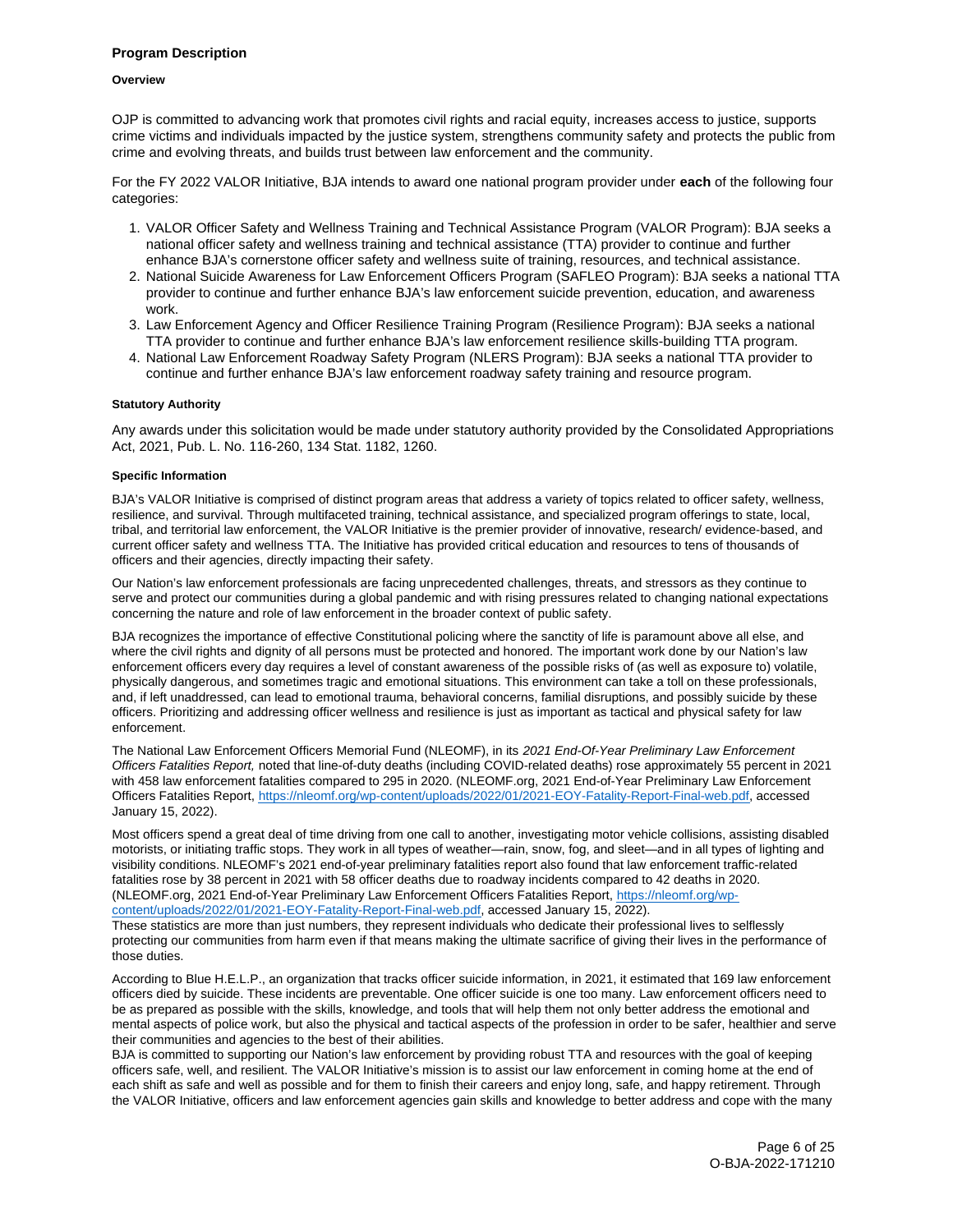<span id="page-6-0"></span>complex physical, emotional, and mental aspects of police work. The Initiative is continually evolving to ensure that it addresses current law enforcement concerns and integrates the latest research and promising practices to address all aspects of safety and wellness.

This FY 2022 solicitation supports and enhances BJA's VALOR Initiative through continuation of four of the Initiative's programs. To learn more about those and the other eight programs, visit [https://bja.ojp.gov/program/valor/overview.](https://bja.ojp.gov/program/valor/overview)  FY 2022 VALOR Initiative award recipients will be required to collaborate with the other existing VALOR Initiative providers/programs, as well as with BJA.

## **Goals, Objectives, Deliverables, and Timeline**

# **Goals**

The overall goals for each program (Category), as described below, are meant to provide a general overview and guidance for what BJA is seeking under this solicitation.

- Increase the knowledge and skills of state, local, and tribal law enforcement agencies in officer safety and wellness through cutting-edge, innovative resources, training, and technical assistance.
- Identify and address current and emerging safety and wellness threats and concerns to law enforcement.
- Raise awareness of BJA's officer safety and wellness programs, trainings, and resources.

# **Objectives**

## Category 1: VALOR Officer Safety and Wellness Training and Technical Assistance Program (VALOR Program)

BJA will select one applicant to provide state, local, tribal, and territorial law enforcement with TTA on wide ranging officer safety and wellness topics that have a direct impact on officer safety. To deliver on the VALOR Initiative's cornerstone officer safety and wellness program, VALOR Program applicants must have the capacity and resources to provide this TTA throughout the United States and its territories, both in person as well as online/virtually, while also developing and delivering other trainings and resources that may be requested by BJA or the field. This program often requires development and delivery of items with very tight deadlines; therefore, it is expected that the TTA provider can concurrently deliver TTA in multiple locations while also fulfilling those tight deadlines. Applicants must demonstrate this capacity within their applications.

The VALOR Program TTA provider will implement the program as part of BJA's larger VALOR Initiative and continue to deliver critical TTA to law enforcement that addresses all aspects of officer safety and wellness. The VALOR Program's continued work must be a comprehensive and well-balanced skills, knowledge, and awareness building national TTA program that strives to build long lasting relationships with officers and their agencies. The provider must provide training, resources, and information to help officers identify potentially deadly encounters before they occur and prevent them from occurring, or survive them if they cannot be prevented, in the safest way possible for both officers and community members.

The delivery of TTA must be creative, innovative, interactive, and it must use adult-learning and behavior-changing concepts. All deliverables must be based on the latest research, data, and evidence-based practices and must undergo periodic review to ensure relevance. Additionally, TTA topics should be directly related to what research indicates are the greatest threats to officer safety and wellness. The VALOR Program must encompass and teach a philosophy and culture of safety and wellness for all levels of law enforcement, and focus on the profession's importance and need for strong and trusted relationships with the communities served to increase both officer and community safety.

The chosen provider may be asked to issue subawards or microgrants to a limited number of law enforcement agencies to evaluate the impact of VALOR trainings. Applicants must demonstrate that they have the experience and capabilities to solicit, award, and manage subawards and microgrants. For more information, see 2 CFR § 200.332 Requirements [for pass-through entities.](https://www.ecfr.gov/current/title-2/subtitle-A/chapter-II/part-200/subpart-D)

To learn about the existing VALOR Program, visit [www.valorforblue.org.](http://www.valorforblue.org)

# Category 2: National Suicide Awareness for Law Enforcement Officers Program (SAFLEO Program)

BJA will select one applicant to provide state, local, tribal, and territorial law enforcement with TTA on officer wellness and suicide prevention and education. The SAFLEO Program provides national, culturally informed, and culturally sensitive TTA to law enforcement professionals and agencies to educate and increase awareness and recognition of law enforcement suicide with the aim of preventing it. The provider must address the many complex factors (traumatic and/or dangerous service calls/incidents, shift work, stress, etc.) that can have an effect on officers and possibly cumulatively

> Page 7 of 25 O-BJA-2022-171210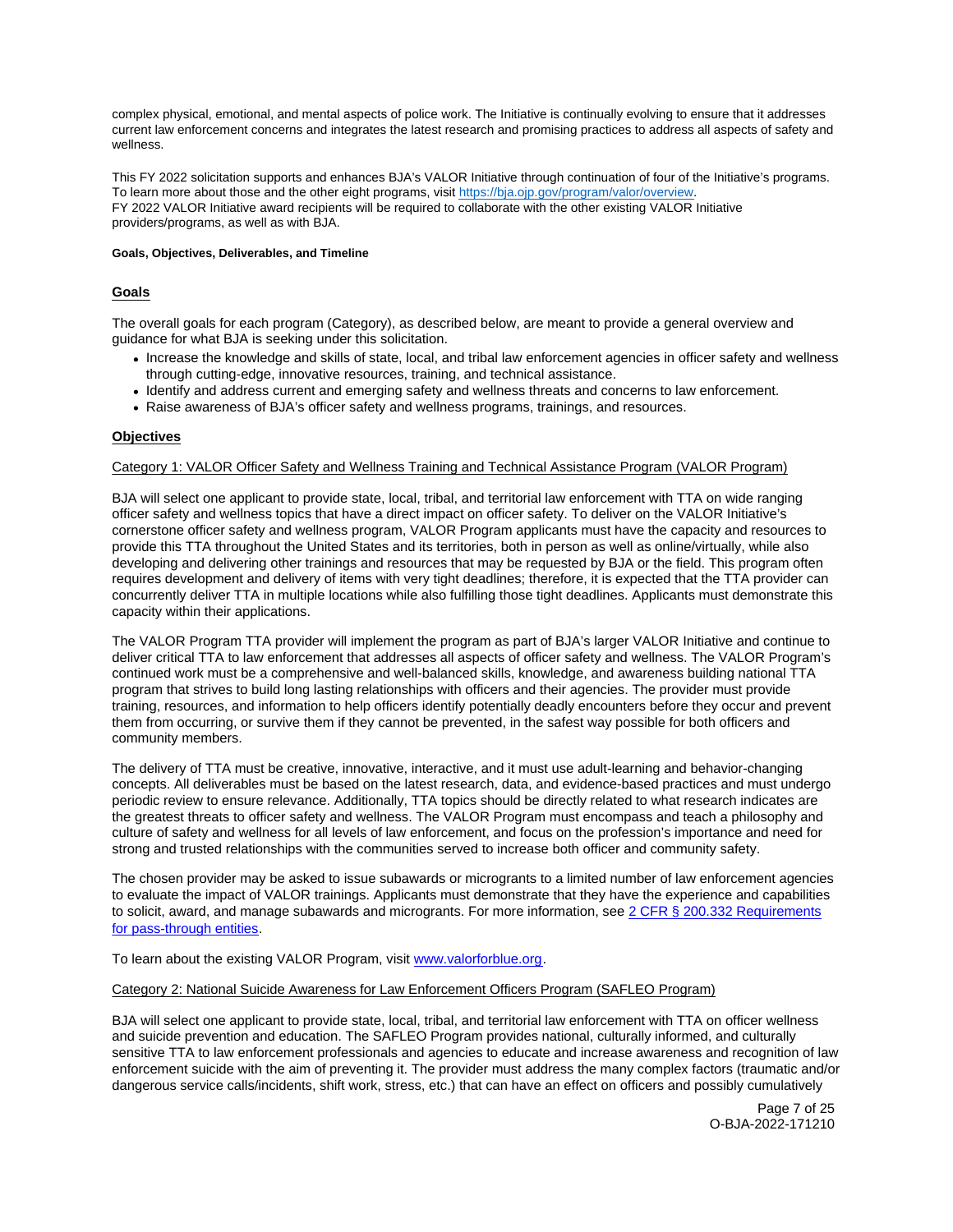influence the increase in suicide ideation among them. The delivery of TTA must be creative, innovative, interactive, and use adult-learning and behavior-changing concepts. Additionally, all deliverables must be based on the latest research, data, and evidence-based practices and must undergo periodic review to ensure relevance.

The SAFLEO Program TTA provider will implement the program as part of BJA's larger VALOR Initiative and continue to deliver critical in-person and online/virtual training and technical assistance to all ranks of law enforcement officers and agencies. The provider will address the complex nature of stress and trauma within the law enforcement profession with the goals of educating and preventing officer suicide. Addressed factors should include mental/emotional wellbeing, stress reduction, professional and personal/family life stressors, family education on issues related to law enforcement stressors and suicide, physical wellness as it directly relates to emotional wellness and stress, unhealthy coping mechanisms (alcohol and drug use), executive and middle management considerations, and agency policies and procedures. The provider must also provide resources for law enforcement family members, friends, and other appropriate stakeholders (clergy, medical professionals, etc.). Applicants are encouraged to propose other topics directly related to officer suicide prevention and recognition based on evidence and their expertise and knowledge of needs from the field, including identified gaps in training topics.

This TTA provider must closely involve and coordinate with subject matter experts from the mental health field who have knowledge and demonstrated experience in mental health issues within first responder communities. Applicants are encouraged to explore suicide prevention work and research being done in other fields/disciplines to identify possible translation and use within law enforcement.

Applicants must demonstrate in their applications historical and current capacity to deliver in-person and online/virtual trainings and/or technical assistance concurrently in multiple locations, and/or deliver trainings with marked frequency.

To learn about the existing SAFLEO Program, visit [www.safleo.org.](http://www.safleo.org)

## Category 3: Law Enforcement Agency and Officer Resilience Training Program (Resilience Program)

BJA will select one applicant to provide state, local, tribal, and territorial law enforcement with TTA on law enforcement resilience. The Resilience Program provides training, resources, and technical assistance to assist officers and law enforcement agencies in strengthening resilience. The program provides knowledge and skills in resiliency concepts that can be applied throughout an officer's career. It is based on research, work, and studies that have been done in the field of resiliency. The TTA provider must continue to draw from research and evidence and should include, when appropriate, information learned from different fields (for example, law enforcement, military, victim services, medical). All deliverables must undergo periodic review to ensure their relevance.

The Resilience Program TTA provider will implement the program as part of BJA's larger VALOR Initiative and continue to deliver in-person and online/virtual resilience training and technical assistance to all ranks of law enforcement officers and agencies. Trainings must be skills based and include a variety of exercises to allow officers to practice those skills. The TTA provider will enhance the program by providing additional customized technical assistance to agencies seeking to implement a resilience program. Additionally, the applicant should propose a variety of resources and tools to be developed that will reinforce the training lessons and concepts given within the Resilience Program. The delivery of TTA must be creative, innovative, interactive, and use adult-learning and behavior-changing concepts.

Applicants must demonstrate historical and current capacity to deliver in-person and online/virtual trainings and/or technical assistance concurrently in multiple locations, and/or deliver trainings with marked frequency.

To learn about the existing Resilience Program visit [https://www.theiacp.org/projects/law-enforcement-agency-and](https://www.theiacp.org/projects/law-enforcement-agency-and-officer-resilience-training-program)[officer-resilience-training-program.](https://www.theiacp.org/projects/law-enforcement-agency-and-officer-resilience-training-program)

## Category 4: National Law Enforcement Roadway Safety Program (NLERS Program)

BJA will select one applicant to provide TTA to state, local, tribal, and territorial law enforcement on the many issues related to law enforcement and roadway safety. The NLERS Program provides TTA and resources to law enforcement agencies and officers that address traffic/roadway-related officer safety, while also considering data-driven promising practices, policies, and strategies. The NLERS TTA provider will continue to provide training on the roadway threats and concerns currently being faced by law enforcement and should include, but not be limited to, traffic stops, emergency vehicle operations, all-weather driving, and directing traffic. Each training should instruct on the latest safety strategies and maneuvers, based on research and evidence of promising practices and results. TTA delivered under this program should include both in-person and online/virtual training. The TTA must be creative, innovative, interactive, and use adult-learning and behavior-changing concepts. All deliverables must undergo periodic review to ensure relevance.

> Page 8 of 25 O-BJA-2022-171210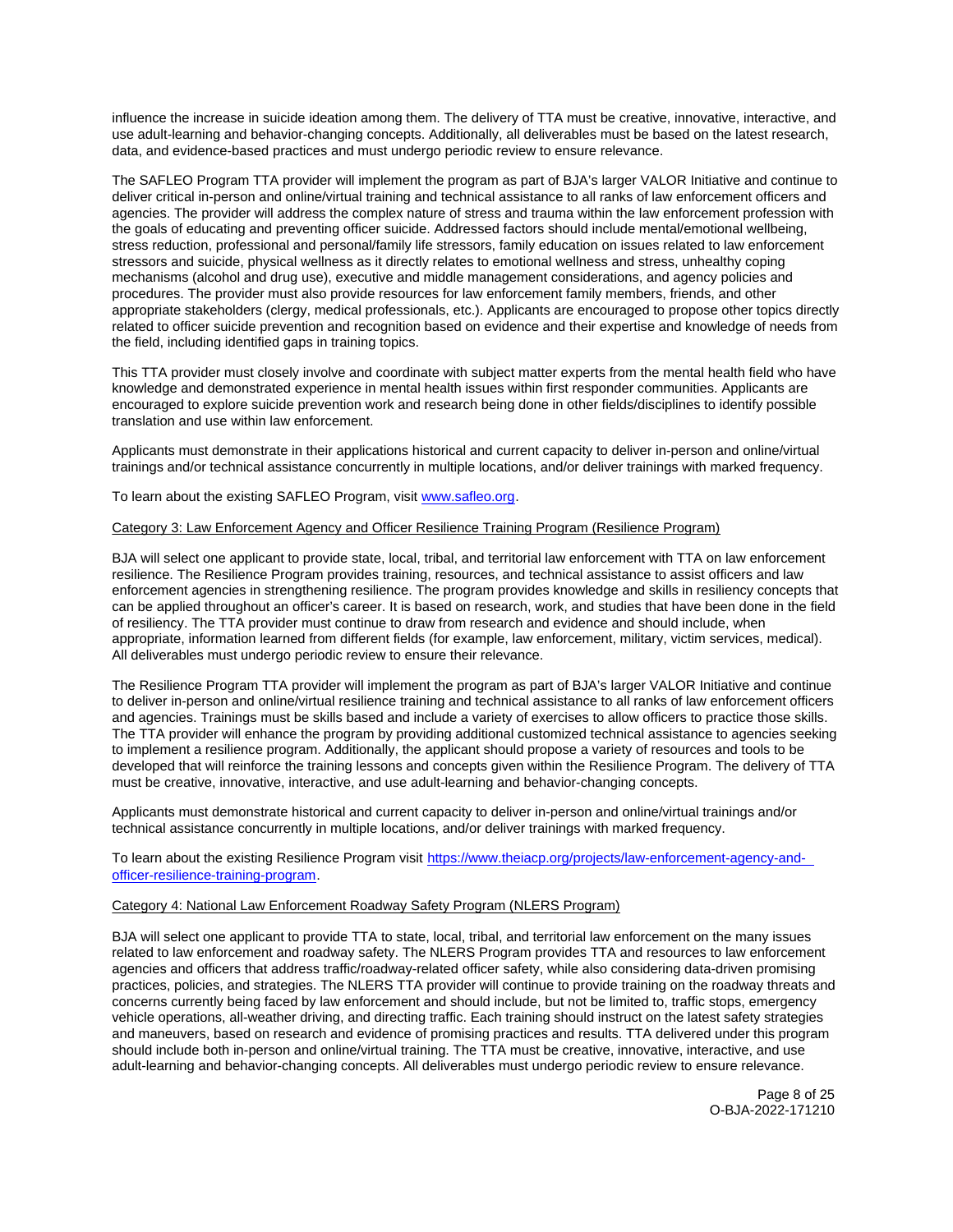The NLERS Program TTA provider will implement the program as part of BJA's larger VALOR Initiative and continue to deliver critical in-person and online/virtual training and technical assistance to all ranks of law enforcement officers and agencies. The TTA provider will enhance the program by providing additional customized technical assistance to agencies seeking to address roadway safety concerns or to implement a roadway safety program. Additionally, the applicant should propose a variety of resources and tools to be developed that will reinforce the training lessons and concepts given within the NLERS Program.

Applicants must demonstrate in their applications historical and current capacity to deliver in-person and online/virtual trainings and/or technical assistance concurrently in multiple locations, and/or deliver trainings with marked frequency.

To learn about the existing NLERS Program, visit [https://www.policefoundation.org/projects/national-law-enforcement](https://www.policefoundation.org/projects/national-law-enforcement-roadway-safety-program/)[roadway-safety-program/.](https://www.policefoundation.org/projects/national-law-enforcement-roadway-safety-program/)

# **Deliverables**

# Category 1: VALOR Officer Safety and Wellness Training and Technical Assistance Program (VALOR Program)

Deliverables under Category 1 must include, but should not be limited to:

- A robust and comprehensive catalogue of interactive and innovative in-person and online/virtual trainings that address officer safety and wellness. The offerings must include courses and resources for all levels of law enforcement and include train-the-trainer courses.
- Exploration and possible creation and/or adaptation of officer safety, wellness, resilience, and survival TTA and resources specific to the corrections field.
- Implementation and enhancement of TTA for BJA's new VALOR Safer Together campaign to include a 1-day inperson training, educational reinforcement tools and resources, a toolkit, and online resources. VALOR Safer Together emphasizes the link between officer safety/wellness and community trust. To learn more visit [https://www.valorforblue.org/Clearinghouse/1491/Safer-Together-Campaign-Fact-Sheet.](https://www.valorforblue.org/Clearinghouse/1491/Safer-Together-Campaign-Fact-Sheet)
- Development and provision of training materials, manuals, related resources, and direct reinforcement tools for use within the TTA program.
- Customized technical assistance to improve agencies' existing training, policies, procedures, and programs related to officer safety and wellness.
- Customized technical assistance, including awarding possible microgrants, to two law enforcement agencies to assist in the implementation or enhancement of an agency wellness program. The TTA provider will administer and award the microgrants through a competitive process. BJA will provide guidance on this competitive process once the TTA provider is selected.
- If site-specific intensive TTA is provided, BJA's overall TTA delivery expectations include:
	- Development of individualized TTA work plans for each law enforcement site based on the goals and needs identified during the planning phase. The customized work plan should be presented to each site, revised as needed, and agreed to by the agency. Work plans should include checklists to help each selected agency execute key tasks. Please note that BJA may require the selected provider to submit for review and approval the proposed TTA plans, protocols, or strategies in advance of disseminating them to and implementing them with each site.
	- Support selected sites in completing their implementation guides and ensure they address governance, program design, performance measures collection, and sustainability.
	- Assign each site a TTA coach to assess and identify TTA needs, including a summary of the findings for the agency and recommended next steps, to improve program performance to be shared with BJA. Each coach should have the skills and time needed to move their assigned agency site toward its goals. TTA coaches should have consistent, scheduled monthly calls with their sites. Email check-ins may be substituted occasionally, as logistics require. Assigned coaches must provide follow-up information regarding the agency's implementation of the recommendations. Prior to assigning coaches, the award recipient must provide BJA with a list of TTA coaches/consultants and their expertise.
	- The selected TTA provider must undertake efforts to anticipate, quickly identify, and address challenges that arise during TTA delivery. When challenges arise, the TTA provider should engage in strategies like case conferencing to harness the collective knowledge of its TTA coaches.
	- All training provided with BJA funding must provide a mechanism for pre- and post-testing of knowledge and other impact assessments.
	- Develop a program plan for delivery of TTA and resources specifically to tribal, rural, and territorial law enforcement.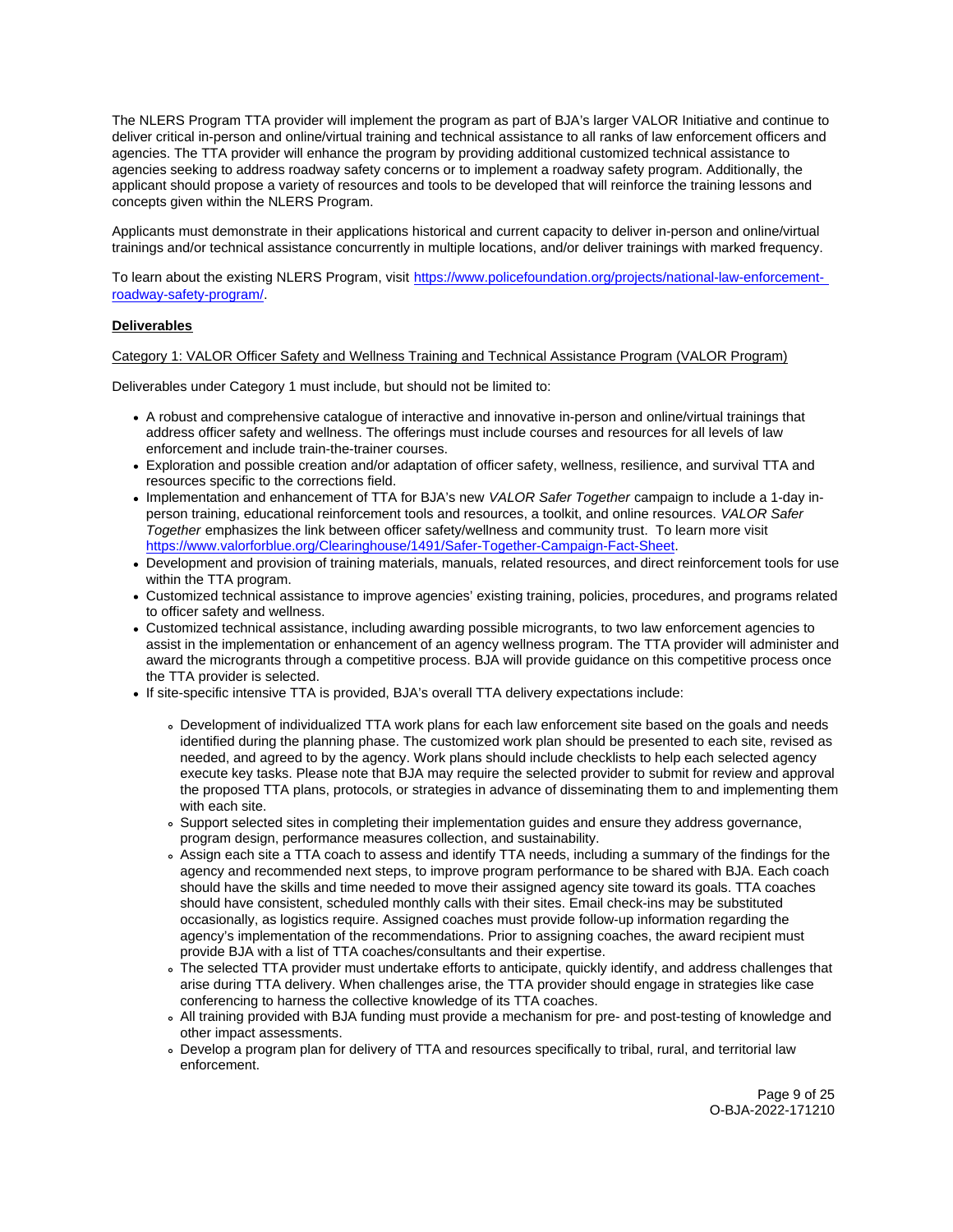- Analysis of locations recommended for possible training and/or technical assistance, to include written analysis and justification.
- Evaluations of all trainings immediately following the training and 90 days after the training to gauge training impact. The analysis and major findings resulting from the evaluations should be conducted and discussed with BJA and should inform the program of any needed training modifications.
- Evaluations of technical assistance engagements. Major findings should inform the program of any needed TTA modifications.
- A VALOR Program website, including a secured portal for sworn law enforcement (if appropriate). See [www.valorforblue.org](http://www.valorforblue.org) to view the existing program's site.
- Proactive promotion of the VALOR Program and a highly visible and active presence. The program should also promote other BJA officer safety and wellness programs and resources.
- The TTA provider must serve as a thought leader and information clearinghouse for relevant research and best practices. All products must be 508 compliant, and, when appropriate, available in both English and Spanish. The provider must:
	- Create knowledge diffusion products/resources (e.g., fact sheets, webinars) and disseminate them through BJA's networks.
	- Explore possibly convening practitioner learning communities, based on their respective projects/programs, to explore best practices and lessons learned.
	- Disseminate best practices and lessons learned by attending and presenting at national, state, local, tribal, or other conferences and events related to award activities where officials and other stakeholders can learn about successful strategies.
- Development and maintenance of a TTA request database. The TTA provider should prioritize responses to requests from practitioners and the field, in consultation with BJA. Not all ad hoc requests require an extensive response—some might require referral to resources or connection with other agencies for collaboration—but a limited number may require more thorough exploration and response. In consultation with BJA, the TTA provider must design a process to evaluate requests for limited assistance from unfunded jurisdictions and agencies, triage requests and respond to them efficiently and effectively, and provide regular briefings that summarize the support provided, if any.
- Support for VALOR Initiative coordination activities, including, among other activities, officer safety and wellness meeting logistics, scheduling, minutes/reports, and Initiative marketing and communications.
- A VALOR Initiative online dashboard for all VALOR Initiative programs to submit, on a regular basis, information including, but not limited to
	- Number of trainings and technical assistance events held; total and broken down by type of training and assistance.
	- Number of law enforcement officers trained; total and broken down by type of training attended.
	- Number of law enforcement agencies represented in training; total and broken down by type of training.
	- Number of law enforcement agencies assisted.
	- Number of future trainings and technical assistance scheduled, including locations.
	- Number of pending requests for TTA; total and broken down by type.
	- Web hits on the program's website or webpage.
	- Number of registered followers on the program's social media accounts.
	- Number of registered users on the secured portion of the website.
	- Quotes and testimonials from class evaluations and 90-day surveys.
	- **List of completed TTA with date, location, type, and number of attendees.**
	- **List of agencies requesting training and/or technical assistance, and type requested.**

- Participation in scheduled conference calls (at a minimum twice monthly) with BJA to coordinate all activities being performed under the program.
- An advisory board, created in consultation with BJA, to assist, inform, and help guide the provider throughout the program's project period.
- Participation in at least two yearly VALOR Initiative provider meetings; one meeting to be held in person in Washington, D.C., and one meeting to be held virtually.
- Additional ad hoc tasks/deliverables requested or deemed necessary by BJA to address issues related to officer safety and wellness that directly affect officer safety. The award recipient may set aside a conservative funding amount to be used for these activities or may be required to coordinate with BJA and receive approval to reallocate funding and/or deliverables.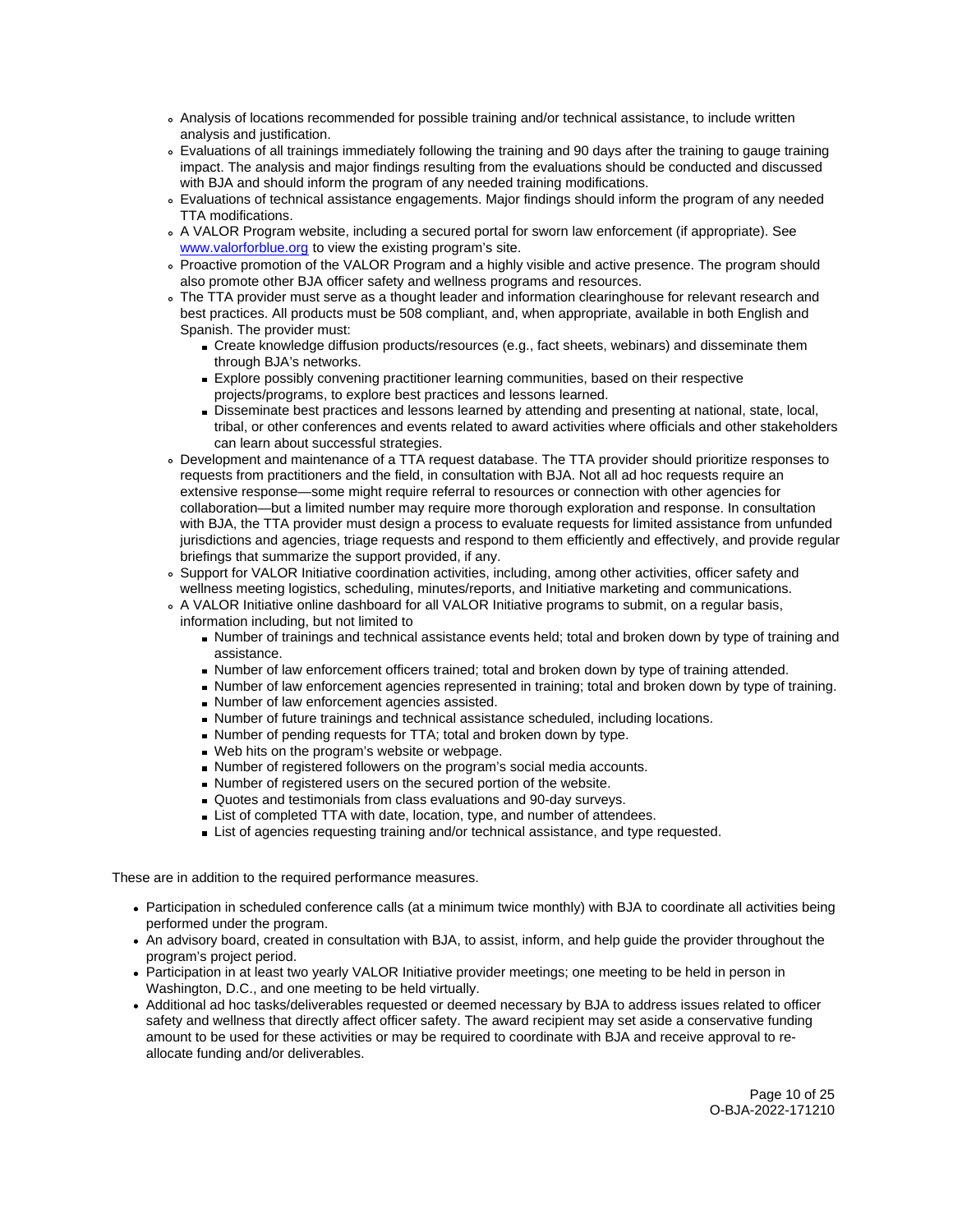# Category 2: National Suicide Awareness for Law Enforcement Officers Program (SAFLEO Program)

Deliverables under Category 2 must include, but should not be limited to:

- A robust and comprehensive catalogue of interactive and innovative in-person and online/virtual trainings that address officer suicide awareness and prevention. The offerings must include courses and resources for all levels of law enforcement and include train-the-trainer courses.
- Exploration and possible creation and/or adaptation of wellness/suicide awareness and prevention TTA and resources specific to the corrections field.
- Development and provision of training materials, manuals, related resources, and direct reinforcement tools for use within the TTA program.
- Customized technical assistance for agencies wishing to implement, or in the process of implementing, an inhouse law enforcement suicide awareness and prevention training or program.
- A program plan for delivery of TTA and resources specifically to tribal, rural, and territorial law enforcement.
- Resources and training for law enforcement families, friends, and appropriate stakeholders to educate them on the issues and factors surrounding law enforcement wellness and suicide and what they can do to assist their officer.
- Analysis of locations recommended for possible training and/or technical assistance, to include written analysis and justification.
- Evaluations of all trainings immediately following the training and 90 days after the training to gauge training impact. The analysis and major findings resulting from the evaluations should be conducted and discussed with BJA and should inform the program of any needed training modifications.
- Evaluations of technical assistance engagements. Major findings should inform the program of any needed TTA modifications.
- A SAFLEO Program website, including a secured portal for sworn law enforcement (if appropriate). See [www.safleo.org](http://www.safleo.org) to view the existing program's site.
- Proactive promotion of the SAFLEO Program with a highly visible and active presence. The program should also promote other BJA officer wellness programs and resources.
- The TTA provider must serve as a thought leader and information clearinghouse for relevant research and best practices. All products must be 508 compliant, and, when appropriate, available in both English and Spanish. The provider must:
	- Create knowledge diffusion products/resources (e.g., fact sheets, webinars) and disseminate them through BJA's networks.
	- Explore possibly convening practitioner learning communities, based on their respective projects/programs, to explore best practices and lessons learned.
	- Disseminate best practices and lessons learned by attending and presenting at national, state, local, tribal, or other conferences and events related to award activities where officials and other stakeholders can learn about successful strategies.
- Development and maintenance of a training and technical assistance request database. The TTA provider should prioritize responses to requests from practitioners and the field, in consultation with BJA. Not all ad hoc requests require an extensive response—some might require referral to resources or connection with other agencies for collaboration—but a limited number may require more thorough exploration and response. In consultation with BJA, the TTA provider must design a process to evaluate requests for limited assistance from unfunded jurisdictions and agencies, triage requests and respond to them efficiently and effectively, and provide regular briefings that summarize the support provided, if any.
- Regular data and information submission into a VALOR Initiative online dashboard. Information to be submitted includes, but may not be limited to:
- Number of trainings and technical assistance events held; total and broken down by type of training and assistance.
- Number of law enforcement trained; total and broken down by type of training attended.
- Number of law enforcement agencies represented in training; total and broken down by type of training.
- Number of law enforcement agencies assisted.
- Number of future trainings and technical assistance scheduled, including locations.
- Number of pending requests for TTA; total and broken down by type.
- Web hits on the program's website.
- Number of registered followers on the program's social media accounts.
- Number of registered users on the secured portion of the website.
- Quotes and testimonials from class evaluations and 90-day surveys.
- List of completed TTA with date, location, type, and number of attendees.
- List of agencies requesting training and/or technical assistance, and type requested.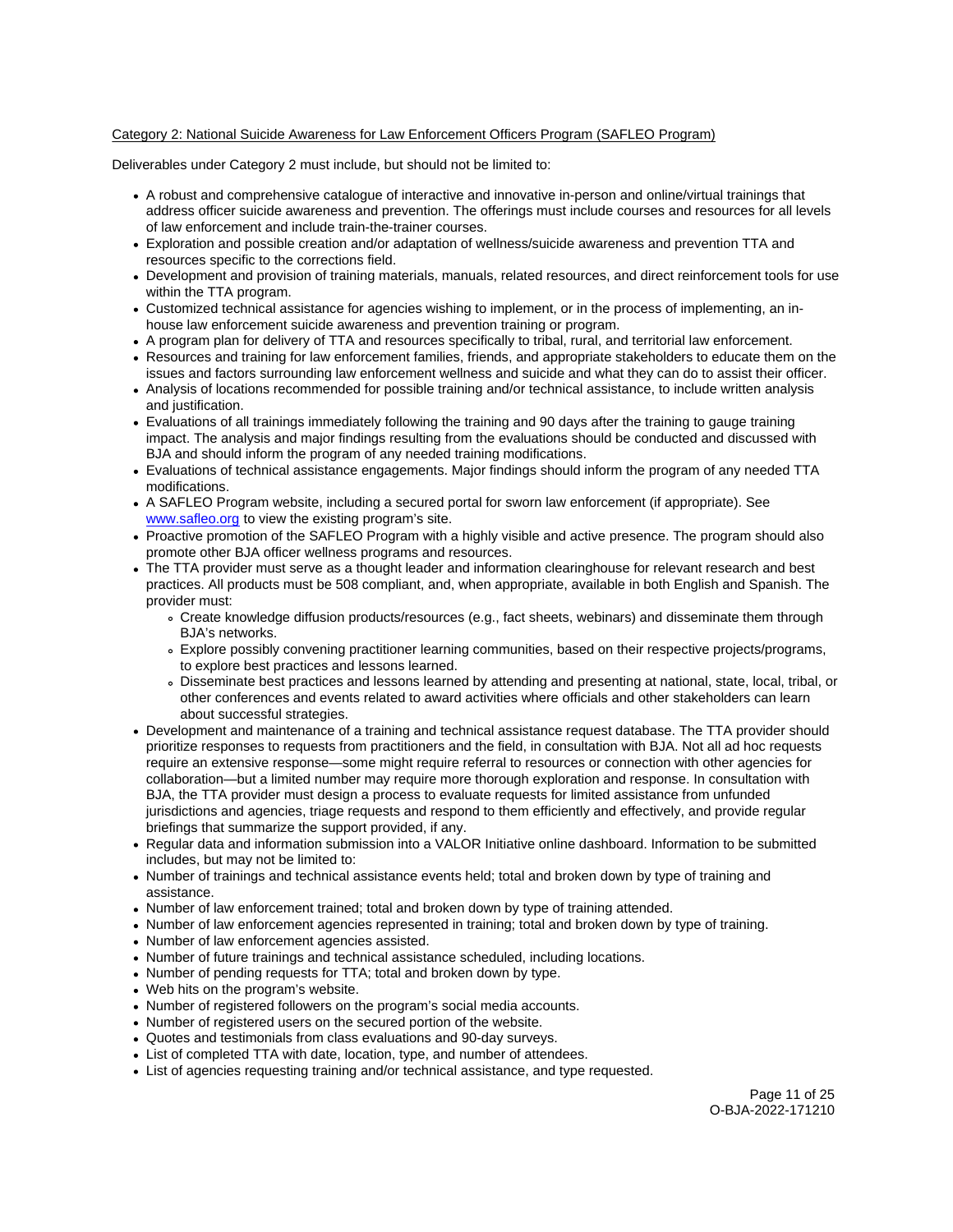- Participation in scheduled conference calls (at a minimum twice monthly) with BJA to coordinate all activities being performed under the program.
- An advisory board, created in consultation with BJA, to assist, inform, and help guide the provider throughout the program's project period.
- Participation in at least two yearly VALOR Initiative provider meetings; one meeting to be held in person in Washington, D.C., and one meeting to be held virtually.
- Additional ad hoc tasks/deliverables requested or deemed necessary by BJA to address issues related to officer safety and wellness that directly affect officer wellness and suicide prevention. The award recipient may set aside a conservative funding amount to be used for these activities or may be required to coordinate with BJA and receive approval to re-allocate funding and/or deliverables.

# Category 3: Law Enforcement Agency and Officer Resilience Training Program (Resilience Program)

Deliverables under Category 3 must include, but should not be limited to:

- A comprehensive catalogue of interactive and innovative in-person and online/virtual trainings that addresses law enforcement resilience. The offerings must include train-the-trainer courses.
- Exploration and possible creation and/or adaptation of officer and agency resilience TTA and resources specific to the corrections field.
- Development and provision of training materials, manuals, related resources, and direct reinforcement tools for use within the TTA program.
- Customized technical assistance and resources to assist an agency in developing a more resilient law enforcement organization and culture.
- A program plan for delivery of TTA and resources specifically to tribal, rural, and territorial law enforcement.
- Analysis of locations recommended for possible training and/or technical assistance, to include written analysis and justification.
- Evaluations of all trainings immediately following the training and 90 days after the training to gauge training impact. The analysis and major findings resulting from the evaluations should be conducted and discussed with BJA and should inform the program of any needed training modifications.
- Evaluations of technical assistance engagements. Major findings should inform the program of any needed TTA modifications.
- A Resilience Program website. See [https://www.theiacp.org/projects/law-enforcement-agency-and-officer](https://www.theiacp.org/projects/law-enforcement-agency-and-officer-resilience-training-program)[resilience-training-program](https://www.theiacp.org/projects/law-enforcement-agency-and-officer-resilience-training-program) to view the existing program's site.
- Proactive promotion of the Resilience Program and a highly visible and active presence. The program should also promote other BJA officer wellness programs and resources.
- The TTA provider must serve as a thought leader and information clearinghouse for relevant research and best practices. All products must be 508 compliant, and, when appropriate, available in both English and Spanish. The provider must:
	- Create knowledge diffusion products/resources (e.g., fact sheets, webinars) and disseminate them through BJA's networks.
	- Explore possibly convening practitioner learning communities, based on their respective projects/programs, to explore best practices and lessons learned.
	- Disseminate best practices and lessons learned by attending and presenting at national, state, local, tribal, or other conferences and events related to award activities where officials and other stakeholders can learn about successful strategies.
- Development and maintenance of a training and technical assistance request database. The TTA provider should prioritize responses to requests from practitioners and the field, in consultation with BJA. Not all ad hoc requests require an extensive response—some might require referral to resources or connection with other agencies for collaboration—but a limited number may require more thorough exploration and response. In consultation with BJA, the TTA provider must design a process to evaluate requests for limited assistance from unfunded jurisdictions and agencies, triage requests and respond to them efficiently and effectively, and provide regular briefings that summarize the support provided, if any.
- Regular data and information submission into a VALOR Initiative online dashboard. Information to be submitted includes, but may not be limited to:
- Number of trainings and technical assistance events held; total and broken down by type of training and assistance.
- Number of law enforcement trained; total and broken down by type of training attended.
- Number of law enforcement agencies represented in training; total and broken down by type of training.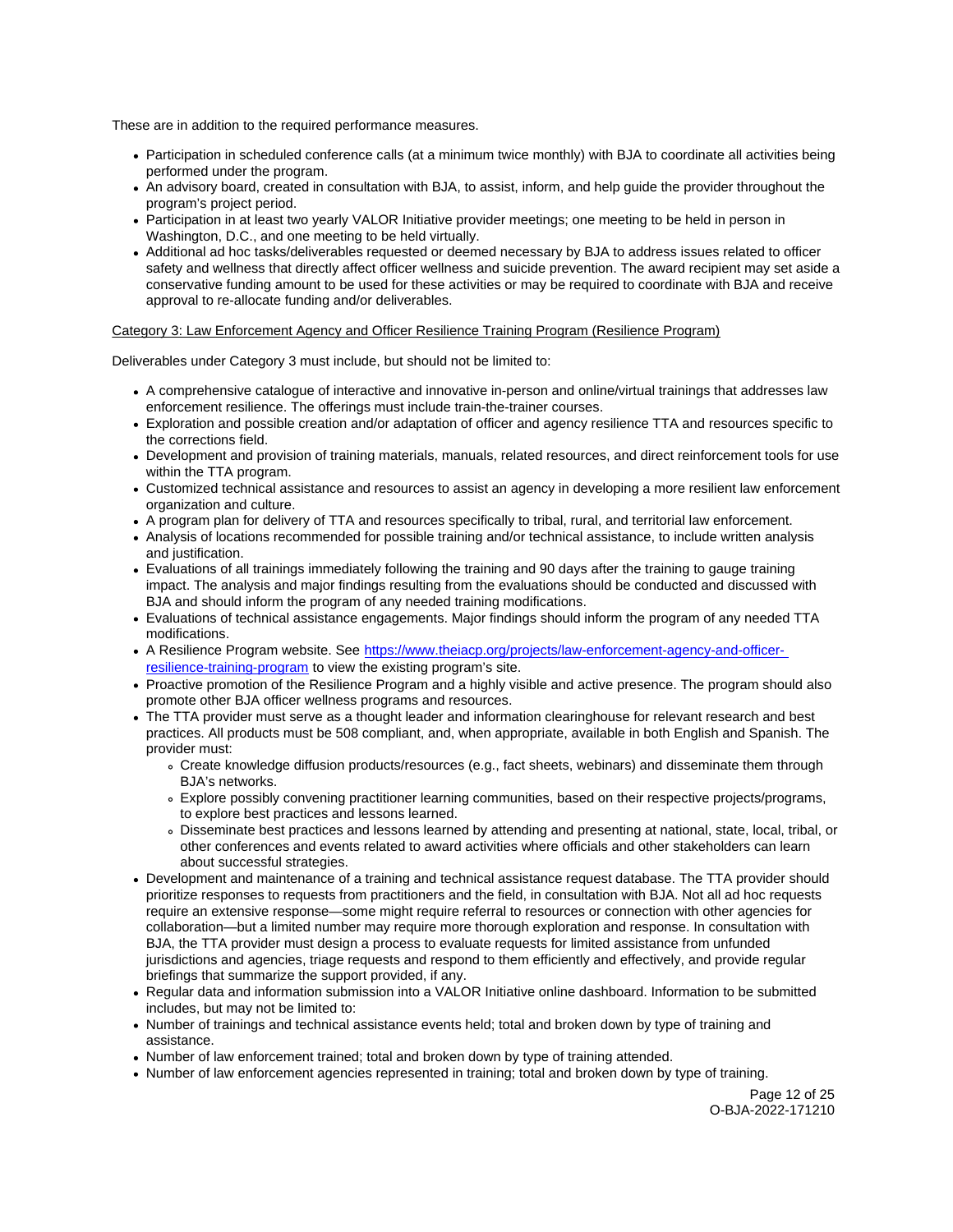- Number of law enforcement agencies assisted.
- Number of future trainings and technical assistance scheduled, including locations.
- Number of pending requests for TTA; total and broken down by type.
- Web hits on the program's website.
- Number of registered followers on the program's social media.
- Number of registered users on the secured portion of the website.
- Quotes and testimonials from class evaluations and 90-day surveys.
- List of completed TTA with date, location, type, and number of attendees.
- List of agencies requesting training and/or technical assistance, and type requested.

- Participation in scheduled conference calls (at a minimum twice monthly) with BJA to coordinate all activities being performed under the program.
- An advisory board, created in consultation with BJA, to assist, inform, and help guide the provider throughout the program's project period.
- Participation in at least two yearly VALOR Initiative provider meetings; one meeting to be held in-person in Washington, D.C., and one meeting to be held virtually.
- Additional ad hoc tasks/deliverables requested or deemed necessary by BJA to address issues related to officer resilience and wellness. The award recipient may set aside a conservative funding amount to be used for these activities or may be required to coordinate with BJA and receive approval to re-allocate funding and/or deliverables.

# Category 4: National Law Enforcement Roadway Safety Program (NLERS Program)

Deliverables under Category 4 must include, but should not be limited to:

- A robust and comprehensive catalogue of interactive and innovative in-person and online/virtual trainings that address traffic/roadway safety-related threats, issues, and concerns faced by officers in the course of their duties. The offerings must include courses and resources for all levels of law enforcement and include train-the-trainer courses.
- Development and provision of training materials, manuals, related resources, and direct reinforcement tools for use within the TTA program.
- Customized technical assistance to agencies to improve their existing training, policies, procedures, and programs related to law enforcement traffic safety.
- A program plan for delivery of TTA and resources specifically to tribal, rural, and territorial law enforcement.
- Analysis of locations recommended for possible training and/or technical assistance, to include written analysis and justification.
- Evaluations of all trainings immediately following the training and 90 days after the training to gauge training impact. Analysis and major findings resulting from the evaluations should be conducted and discussed with BJA and should inform the program of any needed training modifications.
- Evaluations of technical assistance engagements. Major findings should inform the program of any needed TTA modifications.
- A law enforcement traffic safety awareness and educational campaign using materials to be distributed within law enforcement agencies.
- A NLERS Program website, including a secured sworn law enforcement portal (if appropriate). See <https://www.policefoundation.org/projects/national-law-enforcement-roadway-safety-program/>to view the existing program's site.
- The TTA provider must serve as a thought leader and information clearinghouse for relevant research and best practices. All products must be 508 compliant, and, when appropriate, available in both English and Spanish. The provider must:
	- Create knowledge diffusion products/resources (e.g., fact sheets, webinars) and disseminate them through BJA's networks.
	- Explore possibly convening practitioner learning communities, based on their respective projects/programs, to explore best practices and lessons learned.
	- Disseminate best practices and lessons learned by attending and presenting at national, state, local, tribal, or other conferences and events related to award activities where officials and other stakeholders can learn about successful strategies.
- Proactive promotion of the NLERS Program and a highly visible and active presence. The program should also promote other BJA officer safety and wellness programs and resources.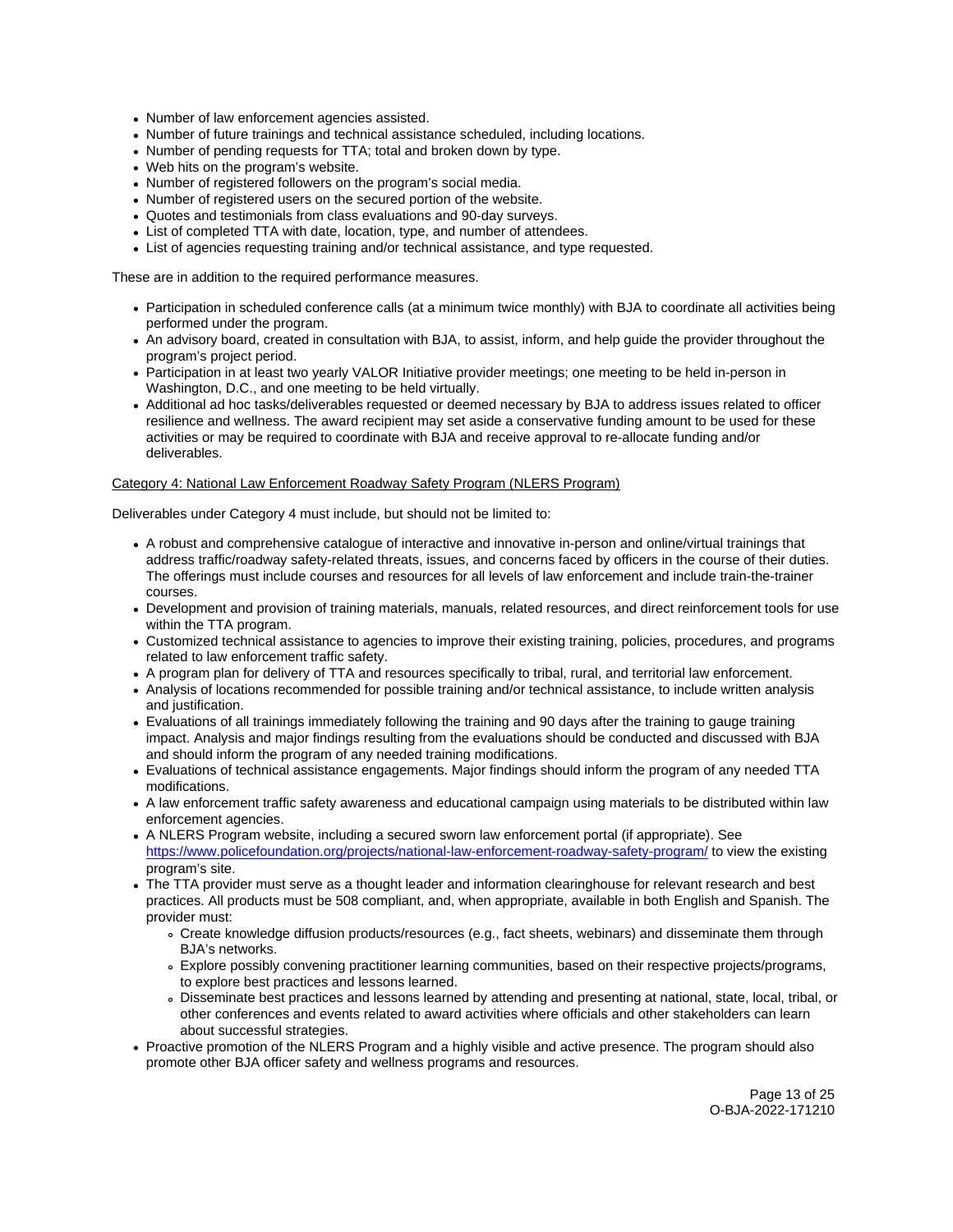- <span id="page-13-0"></span>Development and maintenance of a training and technical assistance request database. The TTA provider should prioritize responses to requests from practitioners and the field, in consultation with BJA. Not all ad hoc requests require an extensive response—some might require referral to resources or connection with other agencies for collaboration—but a limited number may require more thorough exploration and response. In consultation with BJA, the TTA provider must design a process to evaluate requests for limited assistance from unfunded jurisdictions and agencies, triage requests and respond to them efficiently and effectively, and provide regular briefings that summarize the support provided, if any.
- Regular data and information submission into a VALOR Initiative online dashboard. Information to be submitted includes, but may not be limited to:
	- Number of trainings and technical assistance events held; total and broken down by type of training and assistance.
	- . Number of law enforcement trained; total and broken down by type of training attended.
	- Number of law enforcement agencies represented in training; total and broken down by type of training.
	- Number of law enforcement agencies assisted.
	- Number of future trainings and technical assistance scheduled, including locations.
	- Number of pending requests for trainings and technical assistance; total and broken down by type.
	- Web hits on the program's website or webpage.
	- Number of registered followers on the program's social media accounts.
	- Number of registered users on the secured portion of the website.
	- Quotes and testimonials from class evaluations and 90-day surveys.
	- List of completed TTA with date, location, type, and number of attendees.
	- List of agencies requesting training and/or technical assistance, and type requested.

- Participation in scheduled conference calls (at a minimum twice monthly) with BJA to coordinate all activities being performed under the program.
- An advisory board, created in consultation with BJA, to assist, inform, and help guide the provider throughout the program's project period.
- Participation in at least two yearly VALOR Initiative provider meetings; one meeting to be held in person in Washington, D.C., and one meeting to be held virtually.
- Additional ad hoc tasks or deliverables requested or deemed necessary by BJA to address topics related to law enforcement traffic/roadway safety. The awardee may set aside a conservative amount to be used for these activities or may be required to coordinate with BJA to receive approval to re-allocate funding and/or deliverables.

## **Evidence-Based Programs or Practices**

OJP strongly encourages the use of data and evidence in policymaking and program development for criminal justice, juvenile justice, and crime victim services. For additional information and resources on evidence-based programs or practices, see the [OJP Grant Application Resource Guide.](https://www.ojp.gov/funding/apply/ojp-grant-application-resource-guide#evidence-based)

## **Information Regarding Potential Evaluation of Programs and Activities**

OJP may conduct or support an evaluation of the programs and activities funded under this solicitation. For additional information, see the [OJP Grant Application Resource Guide](https://www.ojp.gov/funding/apply/ojp-grant-application-resource-guide#potential-evaluation) section entitled "Information Regarding Potential Evaluation of Programs and Activities."

## **OJP Priority Areas**

The Department of Justice is committed to advancing work that promotes civil rights and racial equity, increases access to justice, supports crime victims and individuals impacted by the justice system, strengthens community safety and protects the public from crime and evolving threats, and builds trust between law enforcement and the community.

## 1. Priority Considerations Supporting Executive Order 13985, Advancing Racial Equity and Support for Underserved Communities Through the Federal Government

Consistent with this Executive Order, the term "underserved community" refers to a population sharing a particular characteristic, as well as a geographic community, that has been systematically denied a full opportunity to participate in aspects of economic, social, and civic life or whose members have been historically underserved, marginalized, and adversely affected by inequality. Such communities include, among others, Black people, Hispanics and Latino/a/e people, Native American and other Indigenous peoples of North America (including Alaska Natives, Eskimos, and Aleuts), Asian Americans, Native Hawaiians, and Pacific Islanders. In support of Executive Order 13985, OJP will:

A. Give priority consideration to applications that include project(s) that will promote racial equity and the removal of barriers to access and opportunity for communities that have been historically underserved, marginalized, and adversely affected by

> Page 14 of 25 O-BJA-2022-171210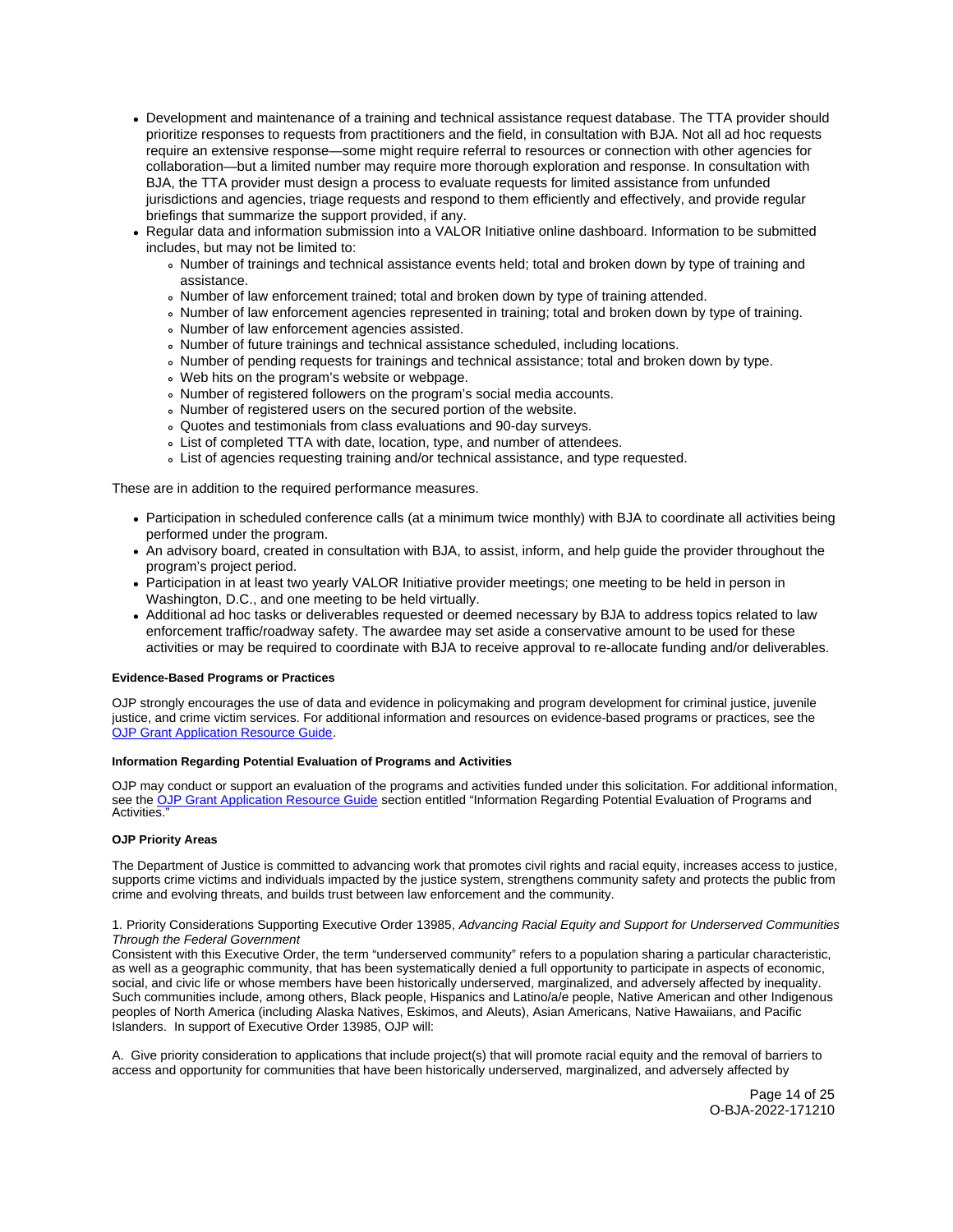<span id="page-14-0"></span>inequality, when making award decisions.

To receive this consideration, the applicant must describe how the proposed project(s) will address potential inequities and barriers to equal opportunity, and/or contribute to greater access to services for underserved and historically marginalized populations.

B. Give priority consideration to applicants that can demonstrate that their capabilities and competencies for implementing their proposed project(s) are enhanced because the applicant (or at least one proposed subrecipient that will receive at least 30% of the requested award funding, as demonstrated in the Budget Worksheet and Budget Narrative) identifies as a culturally specific organization. To receive this additional priority consideration, applicants must describe how being a culturally specific organization (or funding the culturally specific subrecipient organization(s)) will enhance their ability to implement the proposed project(s) and should also specify which culturally specific populations are intended or expected to be served or to have their needs addressed under the proposed project(s).

Culturally specific organizations are defined for purposes of this solicitation as private nonprofit or tribal organizations whose primary purpose as a whole is to provide culturally specific services to, among others, Black people, Hispanics and Latino/a/e people, Native American and other Indigenous peoples of North America (including Alaska Natives, Eskimos, and Aleuts), Asian Americans, Native Hawaiians, and/or Pacific Islanders.

Note: Addressing these priority areas is one of many factors that OJP considers in making funding decisions. Receiving priority consideration for one or more priority areas is not a guarantee of an award.

# **Federal Award Information**

## **Solicitation Categories**

| <b>Competition ID</b>   | Category * | Number of<br>Awards | <b>Dollar Amount for</b><br>Award | Performance<br><b>Start Date</b> | Performance<br><b>Duration</b><br>(Months)     |
|-------------------------|------------|---------------------|-----------------------------------|----------------------------------|------------------------------------------------|
| C-BJA-2022-00080-PROD 1 |            |                     | \$6,700,000.00                    | 10/1/22 12:00 AM                 | Applicant<br>selects 18,<br>24 or 36<br>months |
| C-BJA-2022-00081-PROD 2 |            |                     | \$2,100,000.00                    | 10/1/22 12:00 AM                 | Applicant<br>selects 18,<br>24 or 36<br>months |
| C-BJA-2022-00082-PROD 3 |            |                     | \$1,800,000.00                    | 10/1/22 12:00 AM                 | Applicant<br>selects 18 or<br>24 months        |
| C-BJA-2022-00083-PROD 4 |            |                     | \$1,100,000.00                    | 10/1/22 12:00 AM                 | Applicant<br>selects 18 or<br>24 months        |

#### **Awards, Amounts and Durations**

10/1/22 12:00 AM **Solicitation** 

Period of Performance Start Date **Anticipated Total Amount to be Awarded Under** \$11,700,000.00

> **Additional Information**  Performance period varies per category

## **Continuation Funding Intent**

BJA may, in certain cases, provide additional funding in future years to awards made under this solicitation, through continuation awards. OJP will consider, among other factors, OJP's strategic priorities, a recipient's overall management of the award, and progress of award funded work, when making continuation award decisions.

> Page 15 of 25 O-BJA-2022-171210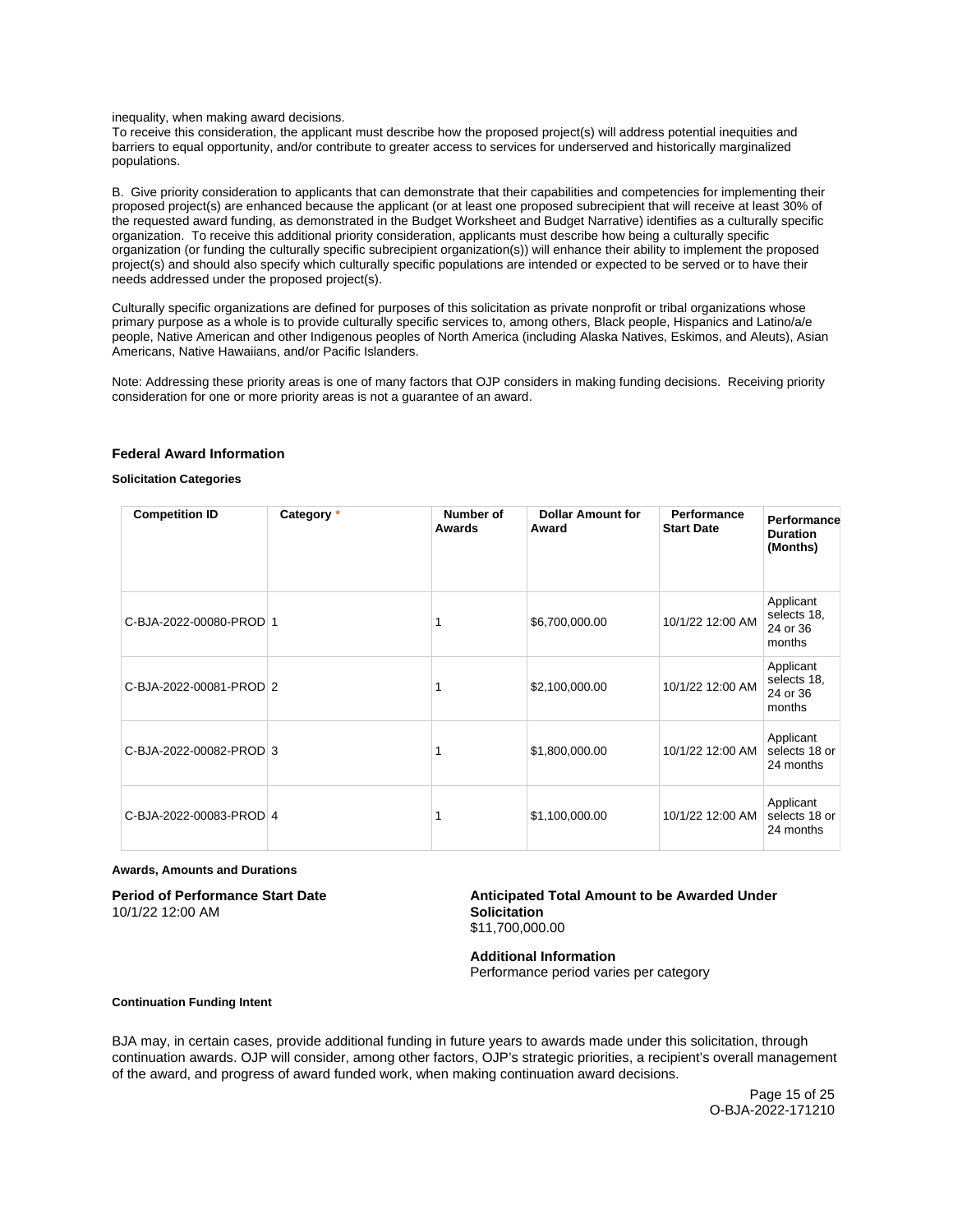#### <span id="page-15-0"></span>**Availability of Funds**

This solicitation, and awards (if any are made) under this solicitation, are subject to the availability of appropriated funds and to any modifications or additional requirements that may be imposed by the agency or by law. In addition, nothing in this solicitation is intended to, and does not, create any right or benefit, substantive or procedural, enforceable at law or in equity by any party against the United States, its departments, agencies, or entities, its officers, employees, or agents, or any other person.

#### **Types of Awards**

BJA expects to make awards under this solicitation as cooperative agreements, which provide for OJP to have substantial involvement in carrying out award activities. See the "Administrative, National Policy, and Other Legal Requirements" section of the [OJP Grant Application Resource Guide.](https://www.ojp.gov/funding/apply/ojp-grant-application-resource-guide#administrative)

## **Financial Management and System of Internal Controls**

Award recipients and subrecipients (including recipients or subrecipients that are pass-through entities) must, as described in the Part 200 Uniform Requirements as set out at 2 C.F.R. 200.303, comply with standards for financial and program management. See the [OJP Grant Application Resource Guide](https://www.ojp.gov/funding/apply/ojp-grant-application-resource-guide#fm-internal-controls) for additional information.

#### **Budget Information**

The use of BJA grant funds for unmanned aircraft systems (UAS)/unmanned aircraft vehicles (UAV) and/or any accompanying accessories to support such UAS/UAV devices/systems, etc. is unallowable.

Applicants should consider the most effective and efficient ways for reaching the field in proposing approaches to the work.

#### **Cost Sharing or Matching Requirement**

This solicitation does not require a match.

#### **Pre-agreement Costs (also known as Pre-award Costs)**

See the [OJP Grant Application Resource Guide](https://www.ojp.gov/funding/apply/ojp-grant-application-resource-guide#pre-agreement-costs) information on Pre-agreement Costs (also known as Pre-award Costs).

#### **Limitation on Use of Award Funds for Employee Compensation: Waiver**

See the [OJP Grant Application Resource Guide](https://www.ojp.gov/funding/apply/ojp-grant-application-resource-guide#limitation-use-award) information on the Limitation on Use of Award Funds for Employee Compensation; Waiver.

## **Prior Approval, Planning, and Reporting of Conference/Meeting/Training Costs**

See the [OJP Grant Application Resource Guide](https://www.ojp.gov/funding/apply/ojp-grant-application-resource-guide#prior-approval) for information on Prior Approval, Planning, and Reporting of Conference/Meeting/Training Costs.

#### **Costs Associated with Language Assistance (if applicable)**

See the [OJP Grant Application Resource Guide](https://www.ojp.gov/funding/apply/ojp-grant-application-resource-guide#costs-associated) for information on Costs Associated with Language Assistance.

## **Eligibility Information**

For eligibility information, see the solicitation cover page.

## **Application and Submission Information**

The following application elements MUST be included in the application submission for an application to meet the basic minimum requirements (BMR) to advance to peer review and receive consideration for funding:

> Page 16 of 25 O-BJA-2022-171210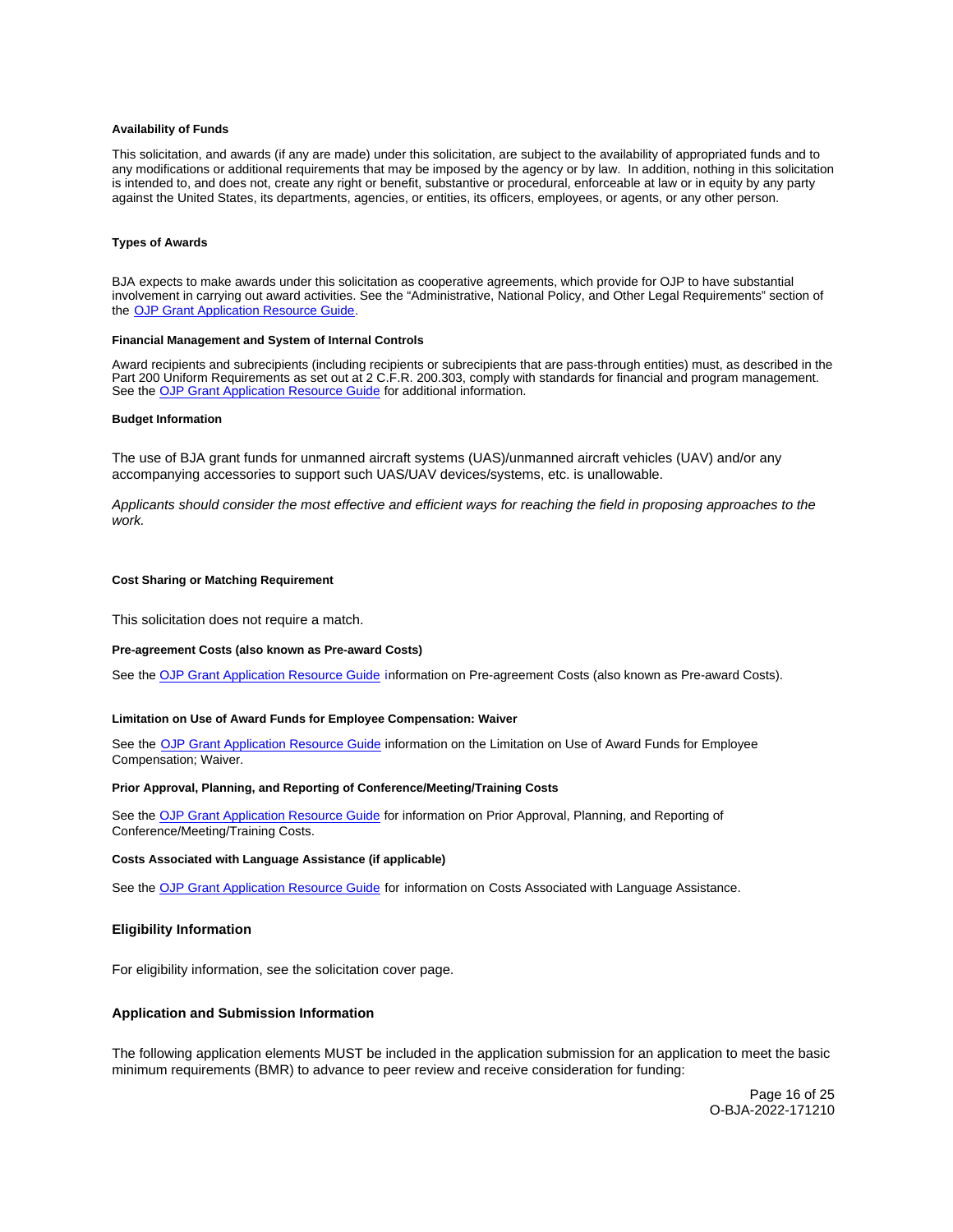- <span id="page-16-0"></span>• Proposal Abstract,
- Proposal Narrative.
- Budget Worksheet and Budget Narrative (web-based form) (The web-based form includes the budget details and the budget narrative)

See the "Application Elements and Formatting Instructions" section of the [OJP Grant Application Resource Guide](https://www.ojp.gov/funding/apply/ojp-grant-application-resource-guide#application-elements) for information on what happens to an application that does not contain all the specified elements or that is nonresponsive to the scope of the solicitation.

## **Information to Complete the Application for Federal Assistance (SF-424)**

The SF-424 must be submitted in [Grants.gov](https://Grants.gov). It is a required standard form used as a cover sheet for submission of preapplications, applications, and related information. See the [OJP Grant Application Resource Guide](https://www.ojp.gov/funding/apply/ojp-grant-application-resource-guide#complete-application) for additional information on completing the SF-424.

In Section 8F of the SF-424, please include the name and contact information of the individual **who will complete the application in JustGrants**. JustGrants will use this information (email address) to assign the application to this user in JustGrants.

**Intergovernmental Review:** This solicitation ("funding opportunity") **is not** subject to [Executive Order 12372.](https://www.archives.gov/federal-register/codification/executive-order/12372.html) (In completing the SF-424, an applicant is to answer question 19 by selecting the response that the "Program is not covered by E.O. 12372.")

## **Standard Applicant Information (JustGrants 424 and General Agency Information)**

The Standard Applicant Information section of the JustGrants application is pre-populated with the SF-424 data submitted in [Grants.gov.](https://Grants.gov) The applicant will need to review the Standard Applicant Information in JustGrants and make edits as needed. Within this section, the applicant will need to: add zip codes for areas affected by the project; confirm its Authorized Representative; and verify and confirm the organization's unique entity identifier, legal name, and address.

## **Proposal Abstract**

A proposal abstract (no more than 400 words) summarizing the proposed project, including the purpose of the project, primary activities, expected outcomes, the service area, intended beneficiaries and subrecipients (if known), will be completed in the JustGrants web-based form. This abstract should be written in the third person and will be made publicly available on the OJP website if the project is awarded.

If the applicant is seeking priority consideration, the applicant **must** provide the following information:

- Which priority consideration is being sought: 1(A), 1(B), or both.
- What page(s) in the program narrative provide documentation of the applicant's plan to respond to the priority consideration.
- For applicants seeking priority consideration 1(B), who is the proposed subawardee to receive the funding and the amount of funds proposed.

# **Proposal Narrative**

The proposal narrative should be submitted as an attachment in JustGrants. The attached document should be double-spaced, using a standard 12-point font; have no less than 1-inch margins; and should not exceed 15 pages. Pages should be numbered and submitted as an attachment. If the proposal narrative fails to comply with these length restrictions, BJA may consider such noncompliance in peer review and in final award decision.

The following sections must be included as part of the proposal narrative:

# A. Description of the Issue

Clearly specify the category for which the application is submitted. Describe and demonstrate knowledge and understanding of the nature of and need for the program under that category.

## **B. Project Design and Implementation**

Describe how the project will address the category-specific description listed in the Program-Specific Information section. Clearly provide a design that will result in the category-specific deliverables. The applicant must tie program activities/deliverables to objectives in the program design. In addition, a required program timeline (as an appendix) should clearly identify each program activity (all category-specific deliverables must be addressed), expected completion date, and responsible person or organization.

> Page 17 of 25 O-BJA-2022-171210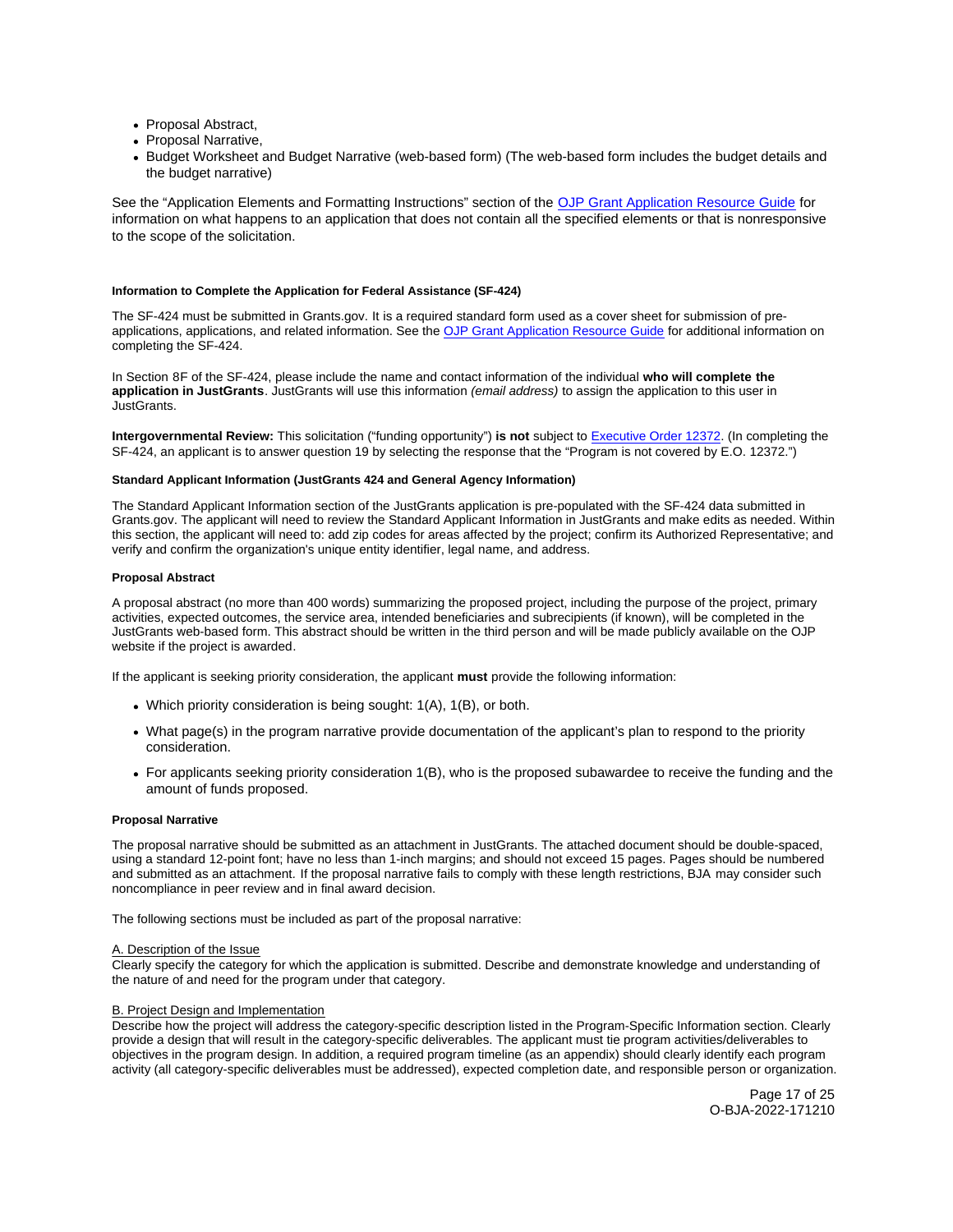<span id="page-17-0"></span>Applicants should include other items or deliverables being proposed in addition to the ones listed in this solicitation and should provide detailed information on them.

Additionally, applicants must include a completed training delivery data chart (as an appendix) that contains data points for the onsite training delivery. For additional information on the chart, see What an Application Should Include.

If the applicant is seeking priority consideration for Priority 1(A), it should address in this section how the proposed project(s) will promote racial equity and/or the removal of barriers to access and opportunity, and/or contribute to greater access to services, for communities that have been historically underserved, marginalized, and adversely affected by inequality.

## C. Capabilities and Competencies

Fully describe the applicant's experience and capabilities to implement the national program being proposed and the competencies of the staff assigned to the program. Résumés for key personnel (to include subject matter experts) must be included in the application package. (See What an Application Should Include). TTA provider staff are expected to have sufficient subject matter expertise in the execution of their projects. The staff should have the necessary technical skill sets and experience to effectively complete the tasks under the award. There are also occasions when an external expert will be required. To this end, the TTA provider must utilize a range of vetted local and national subject matter experts, including practitioners, academics, and federal partners. The TTA provider must identify and maintain a list of subject matter experts whose expertise and experience best fit the needs of the program. It is key that the provider considers and has a plan to ensure that it has a set of diverse staff, trainers, and/or subject matter experts who reflect a mix of experiences and perspectives to effectively reach the communities and practitioners that they will serve.

Applicants must also provide evidence of extensive experience in successfully providing complex national-level law enforcement training and technical assistance related to officer safety and wellness. The applicant must demonstrate experience in, and sufficient resources to provide for, the successful delivery of TTA throughout the country and online to a variety of law enforcement professionals and leaders.

In addition, the applicant must demonstrate knowledge and experience in: curriculum development, research and analysis, publications and multimedia material development, collaborative partnerships, development and management of large in-person training and conference events as well as online and virtual events, and experience in recruitment and maintenance of subject matter experts/instructors.

**Category 1 applicants** must demonstrate technical and programmatic capacity to successfully accomplish the goals and requirements of a subaward program. They must also demonstrate capacity to concurrently deliver trainings and technical assistance, many times in multiple locations simultaneously, while also fulfilling hard and tight deadlines for other deliverables requested by BJA or the field.

If the applicant is seeking priority consideration under Priority 1(B), it should describe within this section how being a culturally specific organization (or funding a culturally specific subrecipient organization at a minimum of 30% of the project budget) will enhance its ability to implement the proposed project(s) and should also specify which culturally specific populations are intended or expected to be served or have their needs addressed under the proposed project(s).

## D. Plan for Collecting the Data Required for this Solicitation's Performance Measures

Note: Applicants are **not** required to submit performance data with the application. Rather, performance measure information is included as an alert that successful applicants will be required to submit performance data as part of each award's reporting requirements.

OJP will require each successful applicant to submit regular performance data that demonstrate the results of the work carried out under the award. The performance data directly relate to the goals, objectives, and deliverables identified in the "Goals, Objectives, and Deliverables" section. Applicants can also visit OJP's performance measurement page at [www.ojp.gov/performance](https://www.ojp.gov/performance) for an overview of performance measurement a[ctivities at OJP.](https://bja.ojp.gov/performance-measures/tta-deliverable-performance-metrics.pdf)  A list of performance measures questions for this program can be found at https://bja.ojp.gov/performance-measures/tta[deliverable-performance-metrics.pdf.](https://bja.ojp.gov/performance-measures/tta-deliverable-performance-metrics.pdf) 

BJA will require award recipients to submit performance measures data in the TTA Reporting Portal and separately submit a semi-annual performance report in JustGrants. Further guidance on the post-award submission process will be provided, if selected for award.

## **Note on Project Evaluations**

An applicant that proposes to use award funds through this solicitation to conduct project evaluations must follow the guidance in the "Note on Project Evaluations" section in the [OJP Grant Application Resource Guide.](https://www.ojp.gov/funding/apply/ojp-grant-application-resource-guide#project-evaluations)

## **Goals, Objectives, Deliverables, and Timeline**

Applicants will submit the projects goals, objectives, deliverables, and timelines in the JustGrants Web-based form. See the [OJP Grant Application Resource Guide](https://www.ojp.gov/funding/apply/ojp-grant-application-resource-guide) for additional information.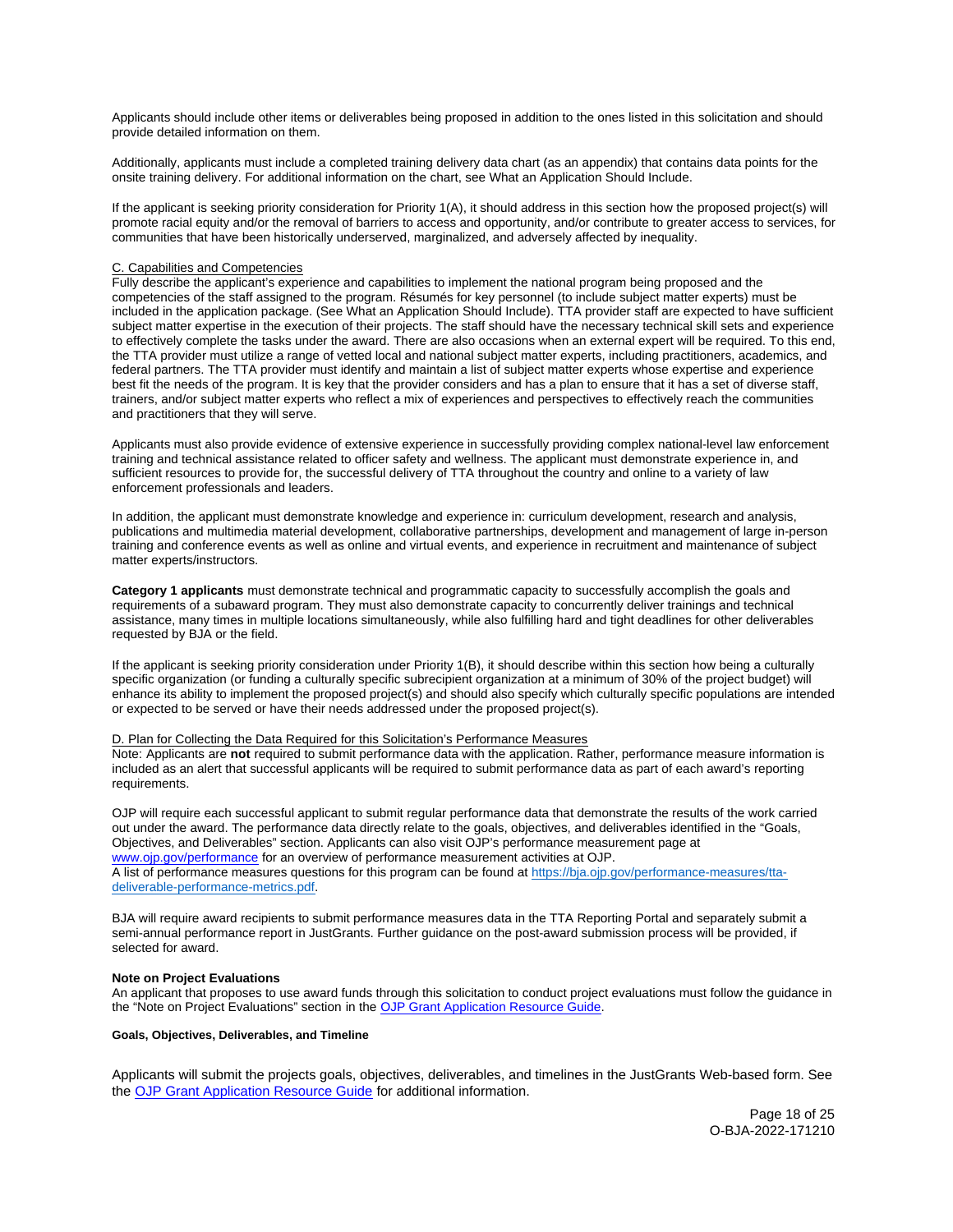## <span id="page-18-0"></span>**Budget and Associated Documentation**

The applicant will complete the JustGrants web-based budget form. See the [OJP Grant Application Resource Guide](https://www.ojp.gov/funding/apply/ojp-grant-application-resource-guide#budget-prep) for additional information.

The proposed budget should not exceed the amounts listed below and must be consistent with activities described in the proposal narrative.

Category 1 – VALOR Program: \$6,700,000

Category 2 – SAFLEO Program: \$2,100,000

Category 3 – Resilience Program: \$1,800,000

Category 4 – NLERS Program: \$1,100,000

If the applicant is seeking priority consideration under Priority 1(B) based on the identification of at least one proposed subrecipient as a culturally specific organization, the proposed funding for the subrecipient in the web-based budget form **must be a minimum of 30% of award funding.** 

The budget narrative must also describe how the activities that will be funded with the (minimum) 30% of award funding provided to the subrecipient **specifically relate to the priority consideration requested under Priority 1(B)** and described in the Capabilities and Competencies section of the application.

## **Budget Worksheet and Budget Narrative (Web-based Form)**

Applicants will attach a budget worksheet and budget narrative in JustGrants. See the [OJP Grant Application Resource Guide](https://ojp.gov/funding/Apply/Resources/Grant-App-Resource-Guide.htm) for additional information.

## **Indirect Cost Rate Agreement (if applicable)**

The applicant will submit its indirect cost rate agreement by uploading it as an attachment in JustGrants. See the [OJP Grant](https://www.ojp.gov/funding/apply/ojp-grant-application-resource-guide#indirect-cost)  [Application Resource Guide](https://www.ojp.gov/funding/apply/ojp-grant-application-resource-guide#indirect-cost) for additional information.

## **Financial Management Questionnaire (including applicant disclosure of high-risk status)**

The applicant will download the questionnaire, complete it, and submit it by uploading it as an attachment in JustGrants. See the [OJP Grant Application Resource Guide](https://www.ojp.gov/funding/apply/ojp-grant-application-resource-guide#fm-internal-controls-questionnaire) for the link to the questionnaire and additional information.

## **Disclosure of Process Related to Executive Compensation**

If applicable, applicants will submit a description of the process used to determine compensation by uploading the document as an attachment in JustGrants. See the "Application Attachments" section of the OJP Grant Application [Resource Guide](https://www.ojp.gov/funding/apply/ojp-grant-application-resource-guide#application-attachments) for information.

## **Additional Application Components**

Training Delivery Chart: Each applicant must provide the below completed chart with the listed data points as an appendix to the application.

| <b>Proposed</b><br><b>Training Course</b><br><b>Title</b> | In-Person or<br><b>Online/Virtual</b> | <b>Total Number of</b><br><b>Proposed</b><br><b>Deliveries</b> | Number of<br><b>Proposed</b><br>Instructors per<br><b>Delivery</b> | Number of<br><b>Proposed</b><br><b>Training</b><br><b>Attendees</b> | <b>Estimated</b><br><b>Total Cost</b><br>per Training<br><b>Delivery</b> |
|-----------------------------------------------------------|---------------------------------------|----------------------------------------------------------------|--------------------------------------------------------------------|---------------------------------------------------------------------|--------------------------------------------------------------------------|
|                                                           |                                       |                                                                |                                                                    |                                                                     |                                                                          |
|                                                           |                                       |                                                                |                                                                    |                                                                     |                                                                          |
|                                                           |                                       |                                                                |                                                                    |                                                                     |                                                                          |

## **Curriculum Vitae or Resumes**

Résumés/Curriculum Vitae of Key Personnel and Subject Matter Experts: Résumés for identified key personnel and subject matter experts must be included as an appendix.

## **Tribal Authorizing Resolution**

If applicable, applicants will submit the Tribal Authorizing Resolution by uploading the resolution as an attachment in JustGrants. An application in response to this solicitation may require inclusion of information related to a tribal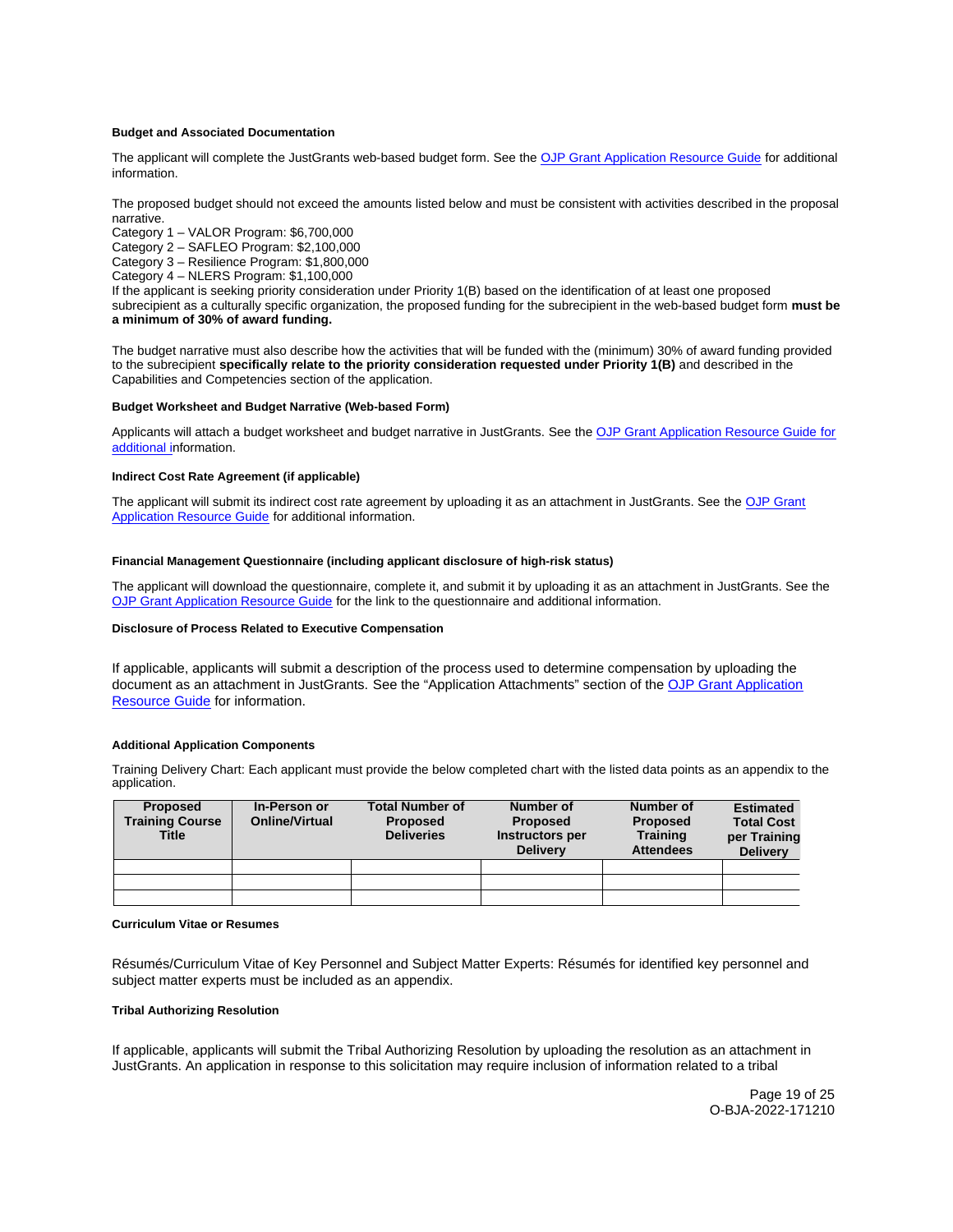<span id="page-19-0"></span>authorizing resolution as an attachment. See the [OJP Grant Application Resource Guide](https://www.ojp.gov/funding/apply/ojp-grant-application-resource-guide#tribal-authorizing-resolution) for information on tribal authorizing resolutions.

#### **Timeline Form**

Each applicant must provide a timeline for major milestones and deliverables.

#### **Research and Evaluation Independence and Integrity Statement**

If an application proposes research (including research and development) and/or evaluation, the applicant must demonstrate research/evaluation independence and integrity, including appropriate safeguards, before it may receive award funds. The applicant will submit documentation of its research and evaluation independence and integrity by uploading it as an attachment in JustGrants. For additional information, see the [OJP Grant Application Resource Guide.](https://www.ojp.gov/funding/apply/ojp-grant-application-resource-guide#research-evaluation)

## **Disclosures and Assurances**

The applicant will address the following disclosures and assurances.

#### **Disclosure of Lobbying Activities**

Complete and submit the SF-LLL in [Grants.gov](https://Grants.gov). See the [OJP Grant Application Resource Guide](https://www.ojp.gov/funding/apply/ojp-grant-application-resource-guide#disclosure-lobby) for additional information.

#### **DOJ Certified Standard Assurances**

Review and accept the DOJ Certified Standard Assurances in JustGrants. See the [OJP Grant Application Resource Guide](https://www.ojp.gov/funding/apply/ojp-grant-application-resource-guide#administrative) for additional information.

## **Applicant Disclosure of Duplication in Cost Items**

Complete the JustGrants web-based Applicant Disclosure of Duplication in Cost Items form. See the [OJP Grant Application](https://www.ojp.gov/funding/apply/ojp-grant-application-resource-guide#applicant-disclosure-pending-applications) [Resource Guide](https://www.ojp.gov/funding/apply/ojp-grant-application-resource-guide#applicant-disclosure-pending-applications) for additional information.

# **DOJ Certifications Regarding Lobbying; Debarment, Suspension and Other Responsibility Matters; and Drug-Free Workplace Requirements**

Review and accept the DOJ Certified Certifications Regarding Lobbying; Debarment, Suspension and Other Responsibility Matters; Drug-Free Workplace Requirements; Law Enforcement and Community Policing in JustGrants. See the [OJP Grant](https://www.ojp.gov/funding/apply/ojp-grant-application-resource-guide#administrative) [Application Resource Guide f](https://www.ojp.gov/funding/apply/ojp-grant-application-resource-guide#administrative)or additional information.

## **Applicant Disclosure and Justification – DOJ High Risk Grantees (if applicable)**

If applicable, submit the DOJ High Risk Disclosure and Justification as an attachment in JustGrants. A DOJ High Risk Grantee is an award recipient that has received a DOJ High Risk designation based on a documented history of unsatisfactory performance, financial instability, management system or other internal control deficiencies, or noncompliance with award terms and conditions on prior awards, or is otherwise not responsible. See the [OJP Grant](https://www.ojp.gov/funding/apply/ojp-grant-application-resource-guide#applicant-disclosure-justification)  [Application Resource Guide](https://www.ojp.gov/funding/apply/ojp-grant-application-resource-guide#applicant-disclosure-justification) for additional information.

#### **How to Apply**

Step 1: The applicant must submit the **SF-424** and **SF-LLL** in [Grants.gov](https://Grants.gov) at [https://www.grants.gov/web/grants/register.html.](https://www.grants.gov/web/grants/register.html)

Step 2: The applicant must then submit the **full application,** including attachments, in JustGrants in [JustGrants.usdoj.gov.](https://justicegrants.usdoj.gov/) 

For additional information, see the "How to Apply" section in the [OJP Grant Application Resource Guide](https://www.ojp.gov/funding/apply/ojp-grant-application-resource-guide#apply) and the [DOJ Application](https://justicegrants.usdoj.gov/sites/g/files/xyckuh296/files/media/document/appln-submission-checklist.pdf) [Submission Checklist.](https://justicegrants.usdoj.gov/sites/g/files/xyckuh296/files/media/document/appln-submission-checklist.pdf)

#### **Submission Dates and Time**

The **SF-424** and the **SF-LLL** will be submitted in [Grants.gov](https://Grants.gov) by 8:59 pm May 20, 2022.

(**IMPORTANT:** Please carefully review UEI Transition details under Step 1. of the Submission Information section above).

OJP urges applicants to submit applications at least 72 hours prior to the application due date to allow time for the applicant to receive validation messages or rejection notifications from [Grants.gov](https://Grants.gov) and to correct in a timely fashion any problems that may have caused a rejection notification.

The **full application** will be submitted in JustGrants by 8:59 pm May 25, 2022.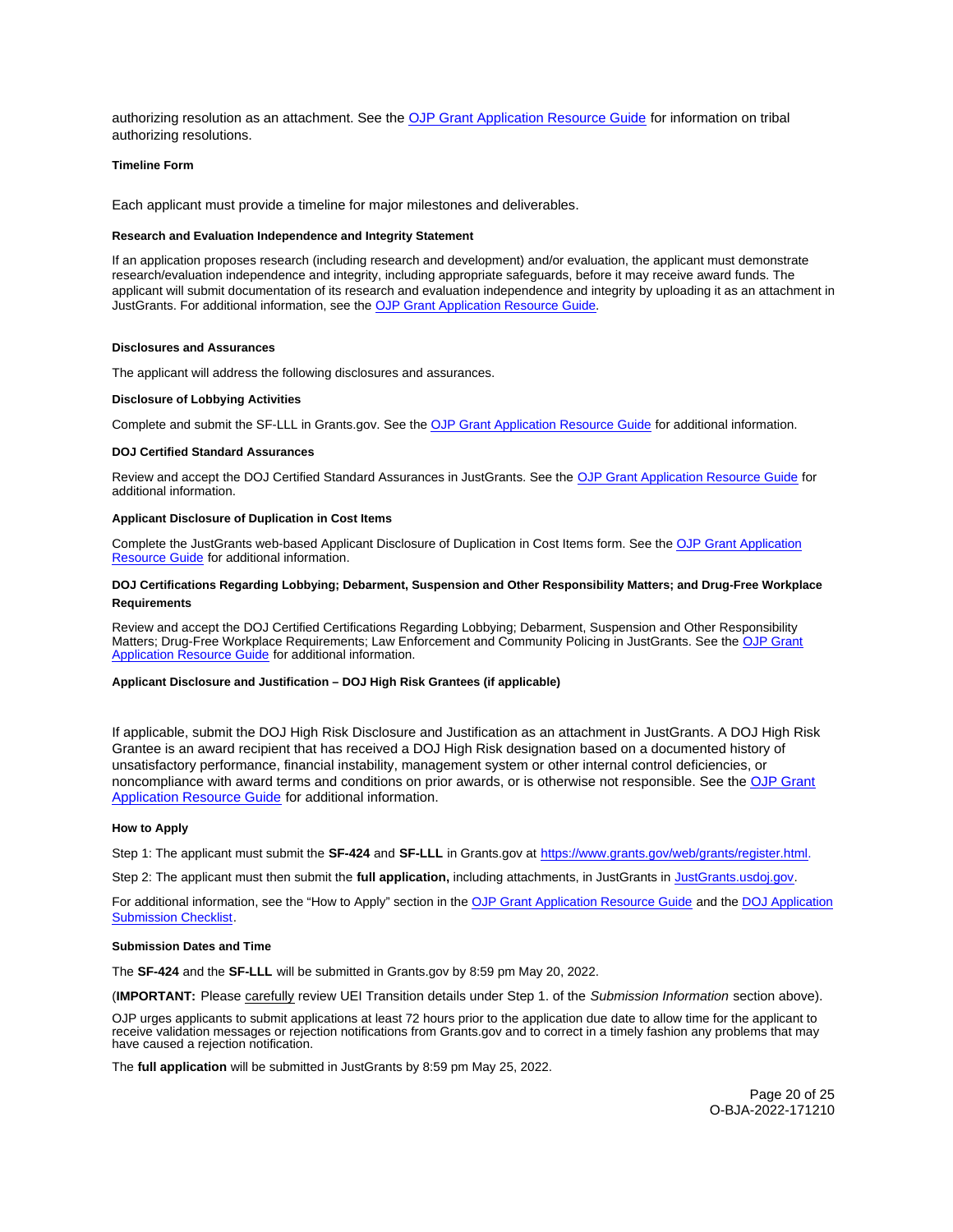<span id="page-20-0"></span>To be considered timely, the full application must be submitted in JustGrants by the JustGrants application deadline.

# **Experiencing Unforeseen Technical Issues**

An applicant that experiences unforeseen SAM.gov, [Grants.gov](https://Grants.gov), or JustGrants technical issues beyond its control that prevent application submission by the deadline, must demonstrate all efforts in requesting technical support in order to submit an application by the deadline. Technical support is available via phone and email to the applicable SAM.gov, [Grants.gov,](https://Grants.gov) or JustGrants support centers or service desks in which an applicant received a ticket number for resolution. If an applicant misses a deadline due to unforeseen technical difficulties, the applicant may request a waiver to submit an application after the deadline. Note: If an applicant does not submit all the required [Grants.gov](https://Grants.gov) forms by the [Grants.gov](https://Grants.gov) deadline, the applicant will not be able to proceed to the JustGrants portion of the application process.

An applicant experiencing technical difficulties with the following systems must contact the associated support desk indicated below to report the technical issue and receive a tracking number:

- [Grants.gov](https://Grants.gov)  contact the [Grants.gov Customer Support Hotline](https://www.grants.gov/web/grants/support.html)
- SAM.gov contact the **SAM Help Desk (Federal Service Desk)**
- JustGrants contact the JustGrants Support Desk at [JustGrants.Support@usdoj.gov](mailto:JustGrants.Support@usdoj.gov) or 833–872–5175

An applicant requesting a waiver to submit a late application must document their request for technical assistance in an email to OJP Response Center at [grants@ncjrs.gov](file:///C:/Users/local_Yehj/INetCache/Content.Outlook/20U4XBR7/grants@ncjrs.gov) **within 24 hours after the application deadline** to request approval to submit its application after the deadline. If an applicant has technical issues with [Grants.gov](https://Grants.gov), the applicant must contact the OJP Response Center within 24 hours of the [Grants.gov](https://Grants.gov) deadline to request approval to submit after the deadline. However, waiver requests will not be reviewed until after the JustGrants deadline to allow time for all waivers to be submitted. Waiver requests to submit after the submission deadline must:

- Describe the technical difficulties experienced;
- Include a timeline of the applicant's submission efforts (e.g., what date and time did the error occur, what date and time was action taken to resolve the issue and resubmit; and what date and time did support representatives respond)
- Include an attachment(s) of the complete grant application and all required documentation and material; and
- Include the applicant's DUNS number (or Unique Entity Identifier if applying after April 4, 2022), any applicable SAM.gov tracking number(s), [Grants.gov](https://Grants.gov) Help Desk, and JustGrants Support Desk Ticket Numbers.

OJP will review each request for late submission and required supporting documentation and notify the applicant whether the request has been approved or denied. For more details on the waiver process, OJP encourages applicants to review the "Experiencing Unforeseen Technical Issues" section in the [OJP Grant Application Resource Guide](https://www.ojp.gov/funding/apply/ojp-grant-application-resource-guide#experiencing-unforeseen-technical-issues).

# **Application Review Information**

# **Review Criteria**

Applications that meet basic minimum requirements will be evaluated by peer reviewers. Applications will be evaluated on how the proposed project/program addresses the following criteria:

- 1. Statement of the Problem/Description of the Issue (Category 1: 5 percent; Categories 2-4: 10 percent) evaluate the applicant's understanding of the program/issue to be addressed.
- 2. Project Design and Implementation (35%) evaluate the adequacy of the proposal, including the goals, objectives, timelines, milestones, and deliverables.
- 3. Capabilities and Competencies (Category 1: 40 percent; Categories 2-4: 35 percent) evaluate administrative and technical capacity of the applicant to successfully accomplish the goals and objectives.
- 4. Plan for Collecting the Data Required for this Solicitation's Performance Measures (10%) evaluate the applicant's understanding of the performance data reporting requirements and the plan for collecting the required data.
- 5. Budget (10%) evaluate for completeness, cost effectiveness, and allowability (e.g., reasonable, allocable, and necessary for project activities).

# **Other Review Criteria/Factors**

Other important considerations for BJA include geographic diversity, strategic priorities (specifically including, but not limited to, those mentioned above relating to priority areas), available funding, past performance, and the extent to which the Budget Worksheet and Budget Narrative (Web-based Form) accurately explain project costs that are reasonable, necessary, and otherwise allowable under federal law and applicable federal cost principles.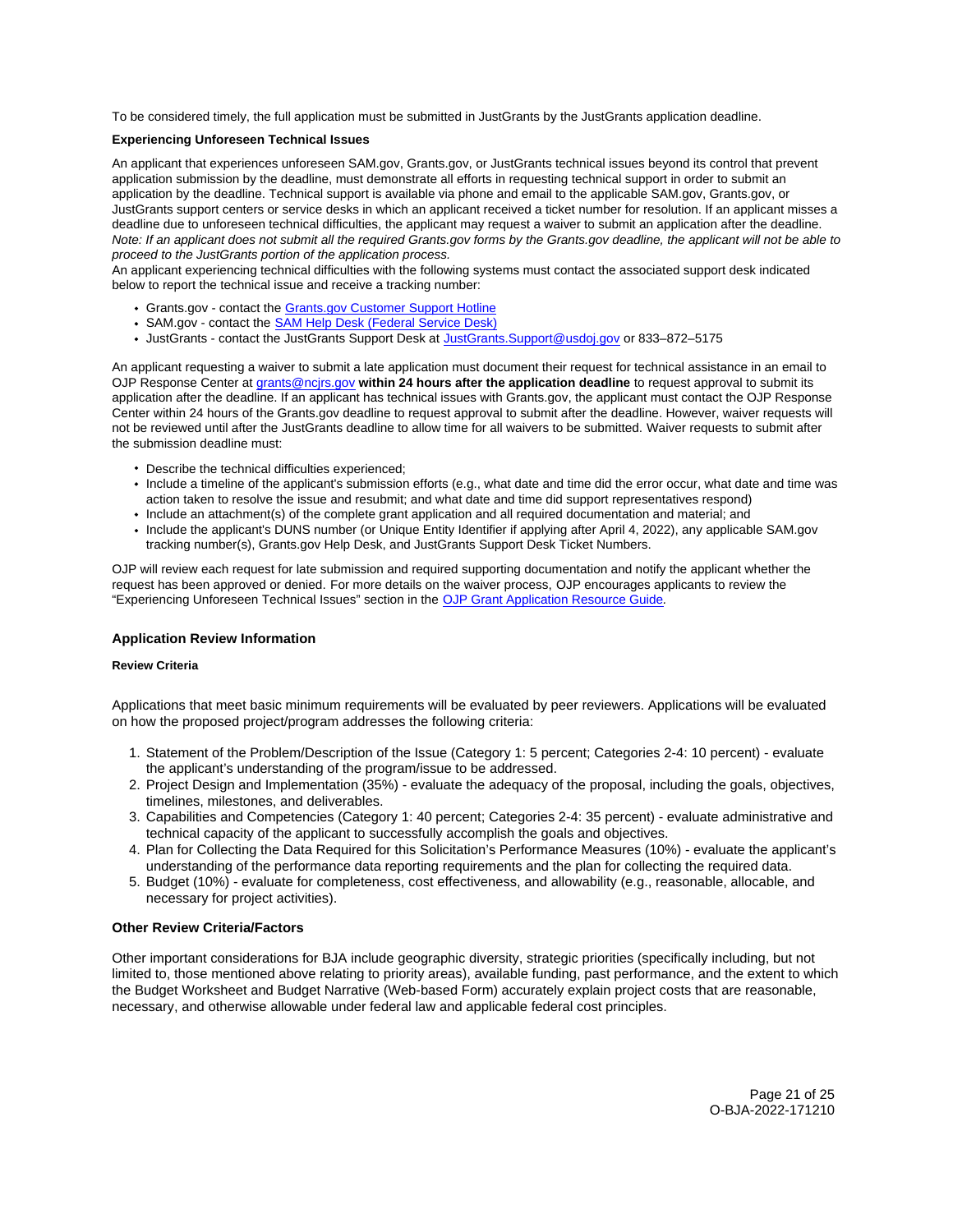## <span id="page-21-0"></span>**Review Process**

Applications submitted under this solicitation that meet basic minimum requirements, will be evaluated for technical merit by a peer review panel(s) in accordance with OJP peer review policy and procedures using the stated review criteria above.

OJP screens applications to ensure they meet the basic minimum requirements prior to conducting peer review. Although specific requirements may vary, the following are common requirements applicable to all solicitations for funding under OJP programs:

- The application must be submitted by an eligible type of applicant.
- The application must request funding within programmatic funding constraints (if applicable).
- The application must be responsive to the scope of the solicitation.
- The application must include all items necessary to meet the basic minimum requirements.

Pursuant to the Part 200 Uniform Requirements, before award decisions are made, OJP also reviews information related to the degree of risk posed by the applicant. Among other things to help assess whether an applicant that has one or more prior federal awards has a satisfactory record with respect to performance, integrity, and business ethics, OJP checks whether the applicant is listed in SAM as excluded from receiving a federal award.

In addition, if OJP anticipates that an award will exceed \$250,000 in federal funds, OJP also must review and consider any information about the applicant that appears in the non-public segment of the integrity and performance system accessible through SAM (currently, the Federal Awardee Performance and Integrity Information System, FAPIIS).

**Important note on FAPIIS:** An applicant, may review and comment on any information about itself that currently appears in FAPIIS and was entered by a federal awarding agency. OJP will consider any such comments by the applicant, in addition to the other information in FAPIIS, in its assessment of the risk posed by the applicant.

Absent explicit statutory authorization or written delegation of authority to the contrary, all final award decisions will be made by the Assistant Attorney General, who may take into account not only peer review ratings and BJA recommendations, but also other factors as indicated in this section.

# **Federal Award Administration Information**

## **Federal Award Notices**

See the [OJP Grant Application Resource Guide](https://www.ojp.gov/funding/apply/ojp-grant-application-resource-guide#federal-award-notices) for information on award notifications and instructions.

# **Administrative, National Policy, and Other Legal Requirements**

If selected for funding, in addition to implementing the funded project consistent with the OJP-approved application, the recipient must comply with all award conditions and all applicable requirements of federal statutes and regulations, including the applicable requirements referred to in the assurances and certifications executed in connection with award acceptance. For additional information on these legal requirements, see the "Administrative, National Policy, and Other Legal Requirements" section in the [OJP Grant Application Resource Guide.](https://www.ojp.gov/funding/apply/ojp-grant-application-resource-guide#administrative) 

## **Information Technology (IT) Security Clauses**

An application in response to this solicitation may require inclusion of information related to information technology security. See the [OJP Grant Application Resource Guide](https://www.ojp.gov/funding/apply/ojp-grant-application-resource-guide#information-technology) for information on information technology security.

## **General Information about Post-Federal Award Reporting Requirements**

In addition to the deliverables described in the Program Description section, any recipient of an award under this solicitation will be required to submit certain reports and data.

Required reports. Recipients typically must submit quarterly financial reports, semi-annual progress reports, final financial and progress reports, and, if applicable, an annual audit report in accordance with the Part 200 Uniform Requirements or specific award conditions. Future awards and fund drawdowns may be withheld if reports are delinquent. (In appropriate cases, OJP may require additional reports.)

See the [OJP Grant Application Resource Guide](https://www.ojp.gov/funding/apply/ojp-grant-application-resource-guide#general-information) for additional information on specific post-award reporting requirements, including performance measures data.

> Page 22 of 25 O-BJA-2022-171210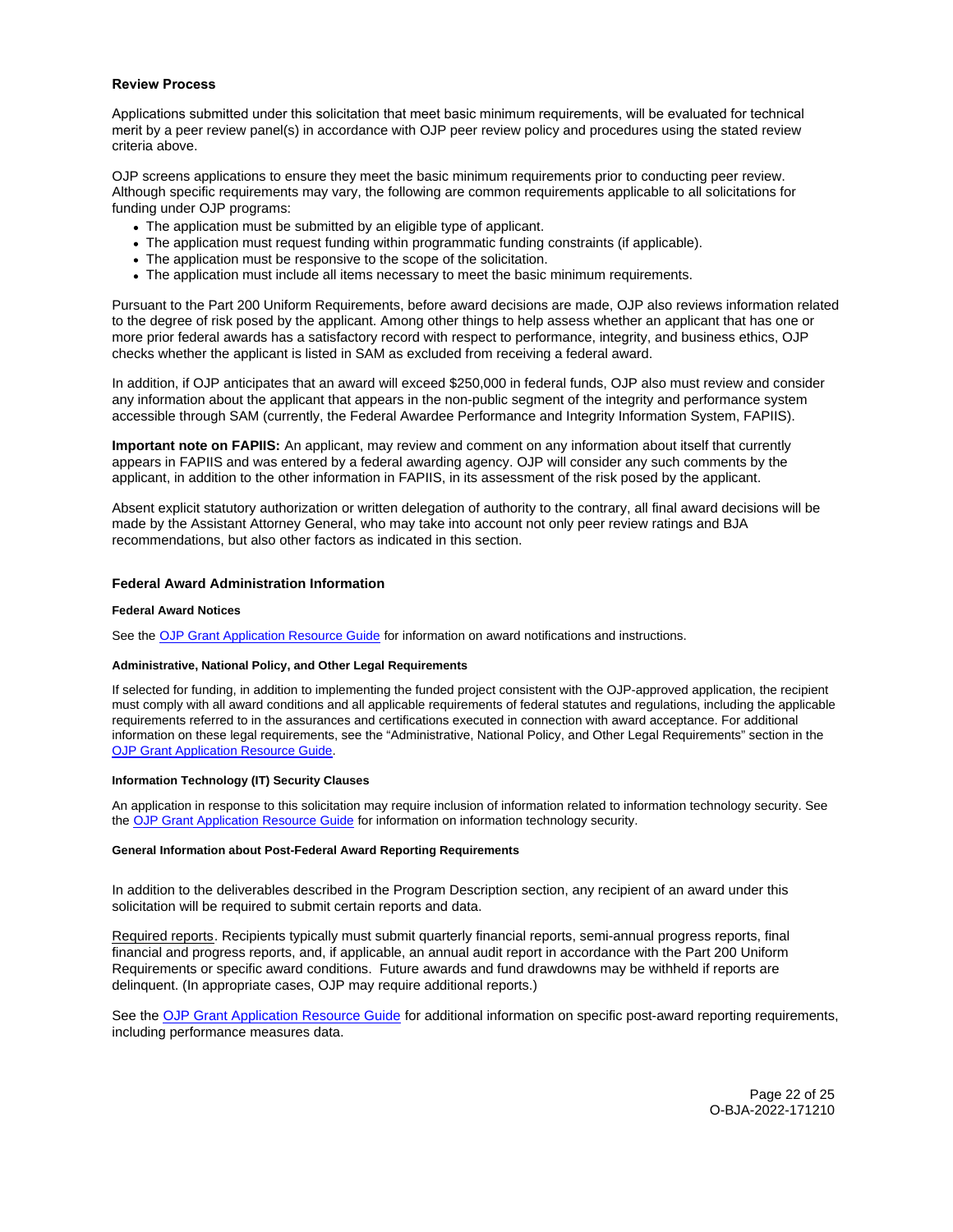# <span id="page-22-0"></span>**Federal Awarding Agency Contact(s)**

For OJP contact(s), see the solicitation cover page.

For contact information for [Grants.gov,](https://Grants.gov) see the solicitation cover page.

For contact information for JustGrants, see the solicitation cover page.

## **Other Information**

## **Freedom of Information and Privacy Act (5 U.S.C. 552 and 5 U.S.C. 552a)**

See the [OJP Grant Application Resource Guide](https://www.ojp.gov/funding/apply/ojp-grant-application-resource-guide#foia) for information on the Freedom of Information and Privacy Act (5 U.S.C. 552 and 5 U.S.C. 552a).

#### **Provide Feedback to OJP**

See the [OJP Grant Application Resource Guide](https://www.ojp.gov/funding/apply/ojp-grant-application-resource-guide#feedback) for information on how to provide feedback to OJP.

#### **Performance Measures**

Award recipients will be required to submit performance measures data in the TTA Reporting Portal and separately submit a semi-annual performance report in JustGrants. Further guidance on the post-award submission process will be provided, if selected for award. A list of performance measures questions for this program can be found at [https://bja.ojp.gov/funding/performance-measures/bja-training-and-technical-assistance-providers.](https://bja.ojp.gov/funding/performance-measures/bja-training-and-technical-assistance-providers) 

#### **Application Checklist**

**Preventing Violence Against Law Enforcement Officers and Ensuring Officer Resilience and Survivability (VALOR) Initiative FY 2022 Competitive Solicitation** 

**This application checklist has been created as an aid in developing an application. The [DOJ Application Submission](https://justicegrants.usdoj.gov/sites/g/files/xyckuh296/files/media/document/appln-submission-checklist.pdf)  [Checklist](https://justicegrants.usdoj.gov/sites/g/files/xyckuh296/files/media/document/appln-submission-checklist.pdf) is another resource.** 

## **What an Applicant Must Do:**

Prior to registering in [Grants.gov](https://Grants.gov):

- Confirm your Entity's [System Award Management \(SAM\)](https://sam.gov/SAM/) Registration Information (see OJP Grant Application Resource [Guide\)](https://www.ojp.gov/funding/apply/ojp-grant-application-resource-guide#apply)
- Acquire a SAM Unique Entity Identifier (UEI): (see [OJP Grant Application Resource Guide\)](https://www.ojp.gov/funding/apply/ojp-grant-application-resource-guide#apply)
	- If applying before April 4, 2022, obtain or confirm your Data Universal Number System (DUNS) number at [www.dnb.com](http://www.dnb.com)
	- On April 4, 2022, the federal government will stop using DUNS and start using the [new SAM UEI.](https://justicegrants.usdoj.gov/resources/system-for-award-management#transition-to-unique-entity-id-sam)

To register with [Grants.gov:](https://Grants.gov)

- Acquire an AOR and [Grants.gov](https://Grants.gov) username and password (see [OJP Grant Application Resource Guide\)](https://www.ojp.gov/funding/apply/ojp-grant-application-resource-guide#apply)
- Acquire AOR confirmation from the E-Business Point of Contact (see [OJP Grant Application Resource Guide\)](https://www.ojp.gov/funding/apply/ojp-grant-application-resource-guide#apply)

To find the Funding Opportunity:

- Search for the Funding Opportunity in [Grants.gov](https://Grants.gov) using the Opportunity Number, Assistance Listing, or keyword(s)
- Select the correct Competition ID
- Access the Funding Opportunity and Application Package (see Step 7 in the [OJP Grant Application Resource Guide\)](https://www.ojp.gov/funding/apply/ojp-grant-application-resource-guide#apply)
- Sign up for [Grants.gov](https://Grants.gov) email [notifications](https://www.grants.gov/web/grants/manage-subscriptions.html) (optional) (see [OJP Grant Application Resource Guide\)](https://www.ojp.gov/funding/apply/ojp-grant-application-resource-guide#apply)
- Read Important Notice: Applying for Grants in Grants.gov

Read OJP policy and guidance on conference approval, planning, reporting available at [ojp.gov/financialguide/DOJ/PostawardRequirements/chapter3.10a.htm](https://ojp.gov/financialguide/DOJ/PostawardRequirements/chapter3.10a.htm) (see [OJP Grant Application Resource Guide\)](https://www.ojp.gov/funding/apply/ojp-grant-application-resource-guide#prior-approval)

> Page 23 of 25 O-BJA-2022-171210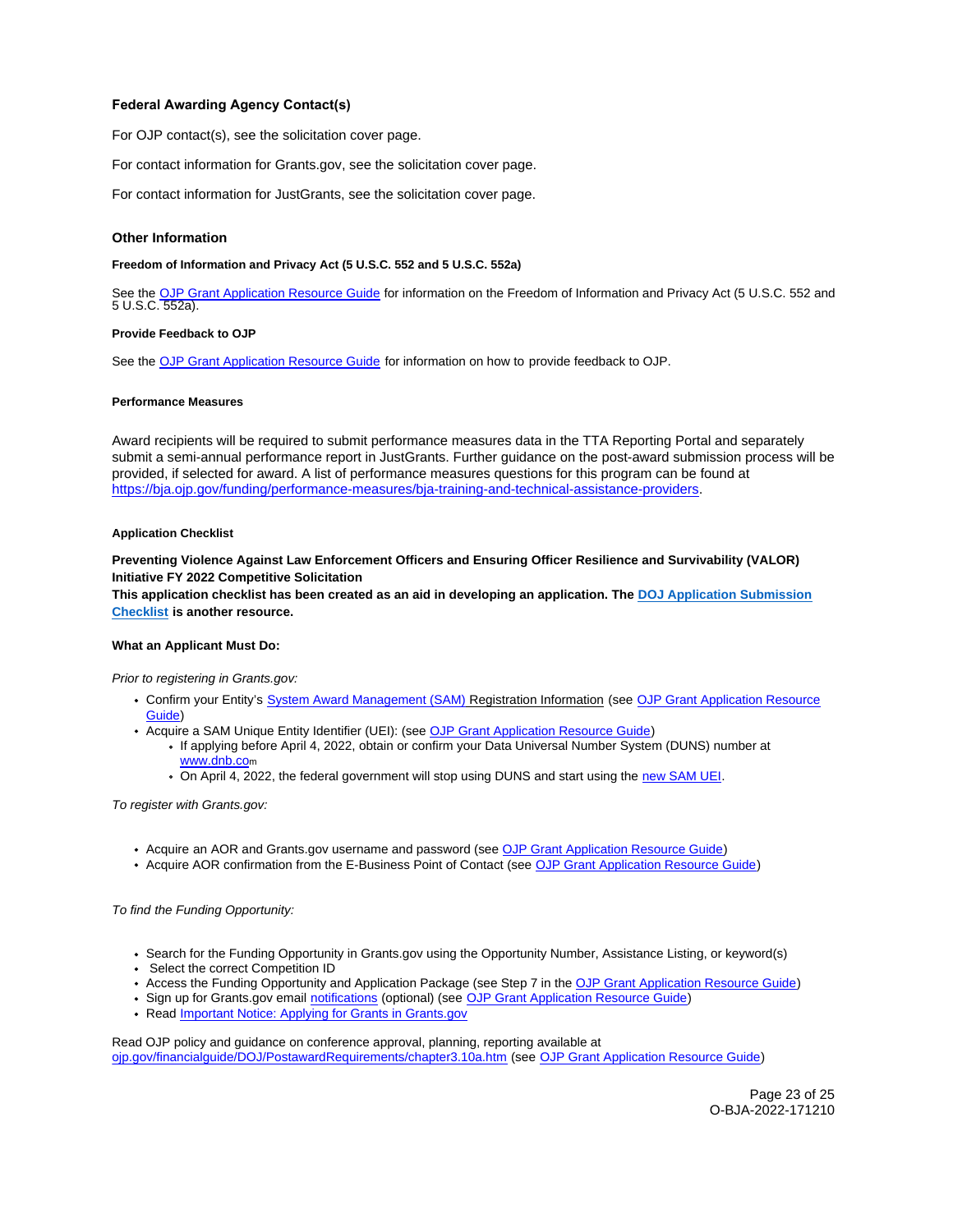## Overview of Post-Award Legal Requirements:

Review the ["Overview of Legal Requirements Generally Applicable to OJP Grants and Cooperative Agreements - FY 2022](https://www.ojp.gov/funding/explore/legal-overview-awards)  [Awards"](https://www.ojp.gov/funding/explore/legal-overview-awards) in the [OJP Funding Resource Center.](https://www.ojp.gov/funding/index.htm)

## Scope Requirement:

- The federal amount requested is within the allowable limit(s) based on the category.
- Eligibility Requirement:
- City or township governments
- County governments
- For profit organizations other than small businesses
- Native American tribal governments (Federally recognized)
- Nonprofits having a 501(c)(3) status with the IRS, other than institutions of higher education, Nonprofits that do not have a 501(c)(3) status with the IRS, other than institutions of higher education,
- Private institutions of higher education
- Public and State controlled institutions of higher education
- Special district governments
- State governments

## **Prepare to submit the Application for Federal Assistance standard form (SF)-424 and Disclosure of Lobbying Activities form (SF-LLL)**

- Review Information to complete the Application for Federal Assistance (SF-424) in [Grants.gov](https://Grants.gov)
- Complete Standard Applicant Information (SF-424 information from [Grants.gov\)](https://Grants.gov)
- Submit **SF-424** and **SF-LLL** in [Grants.gov](https://Grants.gov)

After the SF-424 and SF-LLL submission in [Grants.gov](https://Grants.gov), receive [Grants.gov](https://Grants.gov) email notifications that:

- Submission has been received in [Grants.gov](https://Grants.gov)
- Submission has either been successfully validated or rejected with errors (see [OJP Grant Application Resource Guide\)](https://www.ojp.gov/funding/apply/ojp-grant-application-resource-guide#apply)

If no [Grants.gov](https://Grants.gov) receipt and validation or error notifications are received:

Contact [Grants.gov](https://Grants.gov) Customer Support Hotline at 800-518-4726, 606-545-5035, [Grants.gov customer support,](https://www.grants.gov/web/grants/support.html) or [support@grants.gov\)](mailto:support@grants.gov) regarding technical difficulties (see [OJP Grant Application Resource Guide\)](https://www.ojp.gov/funding/apply/ojp-grant-application-resource-guide#apply)

Receive email notification to complete application in JustGrants:

• Proceed to complete application in JustGrants

Content of Application Submission: Critical Application Elements

The following items are critical application elements required to pass the basic minimum requirements review. If OJP determines that an application does not include the following elements, it will neither proceed to peer review, nor receive further consideration.

Proposal Abstract Proposal Narrative Budget Worksheet and Budget Narrative (Web-based Form)

## Budget and Associated Documentation

- Budget Worksheet and Budget Narrative (Web-based form)
- Indirect Cost Rate Agreement (if applicable) (see [OJP Grant Application Resource Guide\)](https://www.ojp.gov/funding/apply/ojp-grant-application-resource-guide#indirect-cost)